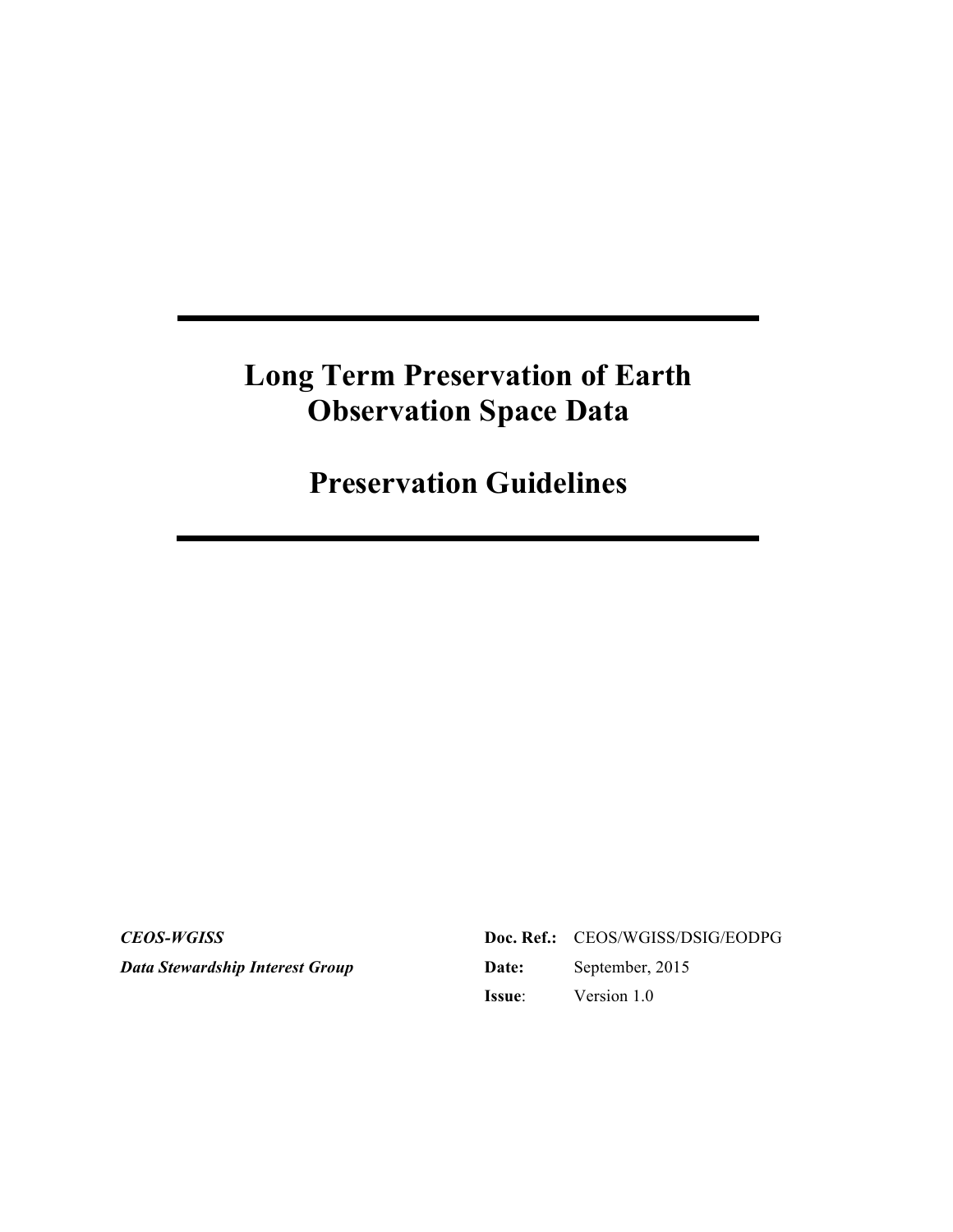# **Document Status Sheet**

| Issue | Date              | <b>Comments</b>                                                        | <b>Editor</b>                               |  |
|-------|-------------------|------------------------------------------------------------------------|---------------------------------------------|--|
| 0.1   | 15 September 2015 | New document evolved from European<br>LTDP Common Guidelines Issue 2.0 | M. Albani, K. Molch,<br>I. Maggio, R. Cosac |  |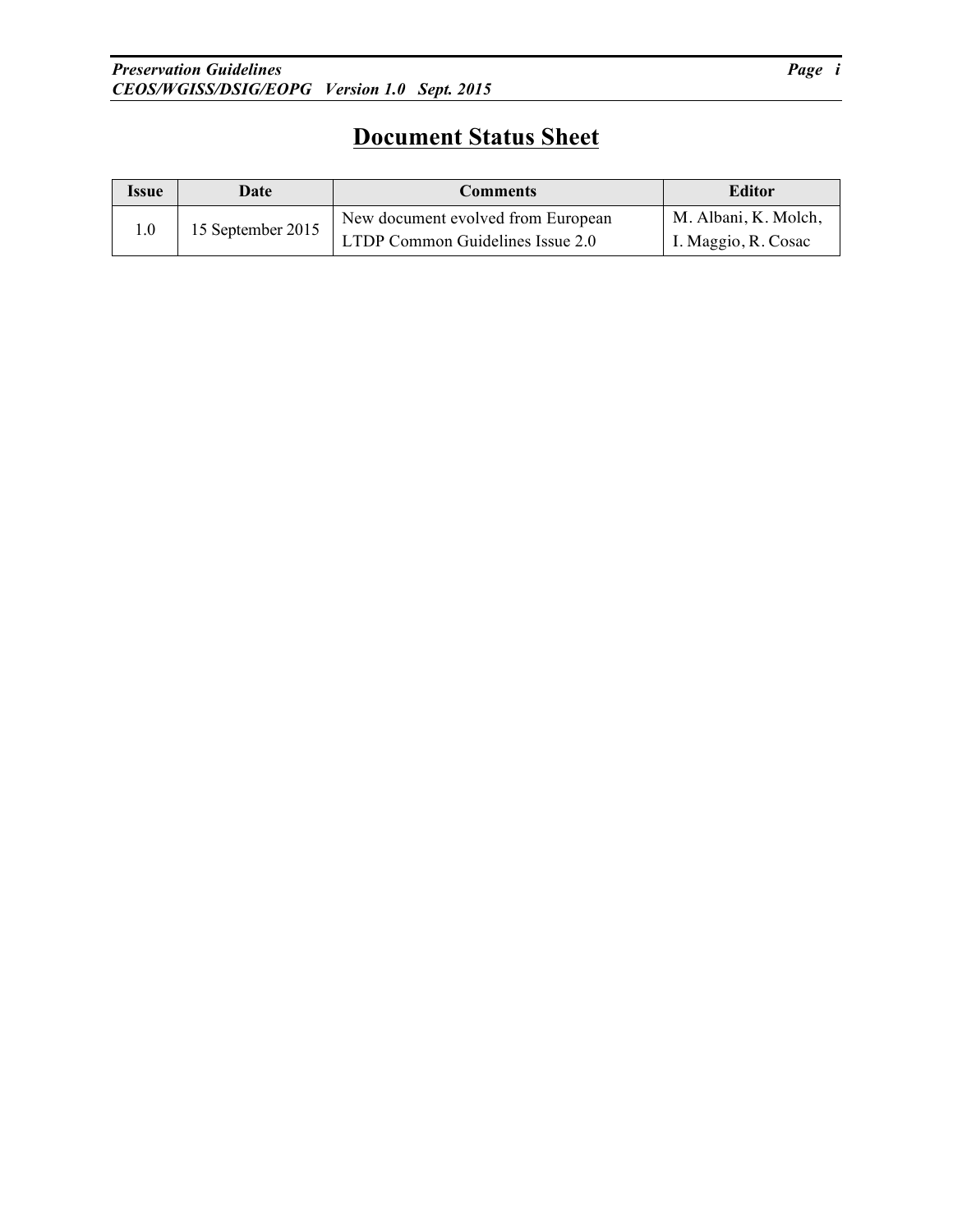# **Table of Contents**

| 1. INTRODUCTION                                                            | 1                |
|----------------------------------------------------------------------------|------------------|
| <b>Intended Audience</b><br>1.1                                            | 1                |
| <b>Background</b><br>1.2                                                   | $\mathbf{1}$     |
| 1.3 Scope of Document                                                      | 1                |
| <b>Acronyms</b><br>$1.4^{\circ}$                                           | $\mathbf{2}$     |
| 1.5 Reference Documents                                                    | $\boldsymbol{2}$ |
| 1.6 Guidelines Application                                                 | 4                |
| <b>Related Standards and Guidelines</b><br>1.7                             | 4                |
| 2. THEME 1: PRESERVED DATA SET CONTENT DEFINITION AND APPRAISAL            | 5                |
| 3. THEME 2: ARCHIVE OPERATIONS AND ORGANIZATION                            | 8                |
| <b>4. THEME 3: INFORMATION SECURITY</b>                                    | 10               |
| 5. THEME 4: DATA INGESTION                                                 | 11               |
| 6. THEME 5: ARCHIVE AND DATA MAINTENANCE                                   | 13               |
| 7. THEME 6: DATA ACCESS AND INTEROPERABILITY                               | 15               |
| 8. THEME 7: DATA EXPLOITATION AND RE-PROCESSING                            | 17               |
| 9. THEME 8: DATA PURGE PREVENTION                                          | 20               |
| ANNEX A - GUIDELINES PRIORITY AND ASSOCIATION WITH RELATED DATA MANAGEMENT |                  |
| <b>STANDARDS AND PRINCIPLES</b>                                            | 21               |

# **List of Figures**

**Figure 1: Mapping of the Preservation Guidelines themes (center) vs. the GEO Data Management Principles topics 22**

# **List of Tables**

| <b>Table 1: Applicable Documents</b>                             |    |
|------------------------------------------------------------------|----|
| <b>Table 2: Reference Documents</b>                              |    |
| Table 3: Levels of adherence to the Data Preservation Guidelines |    |
| <b>Table 4: GEO Data Management Principles</b>                   | 22 |
| <b>Table 5: Guidelines priority levels and relationships</b>     | 25 |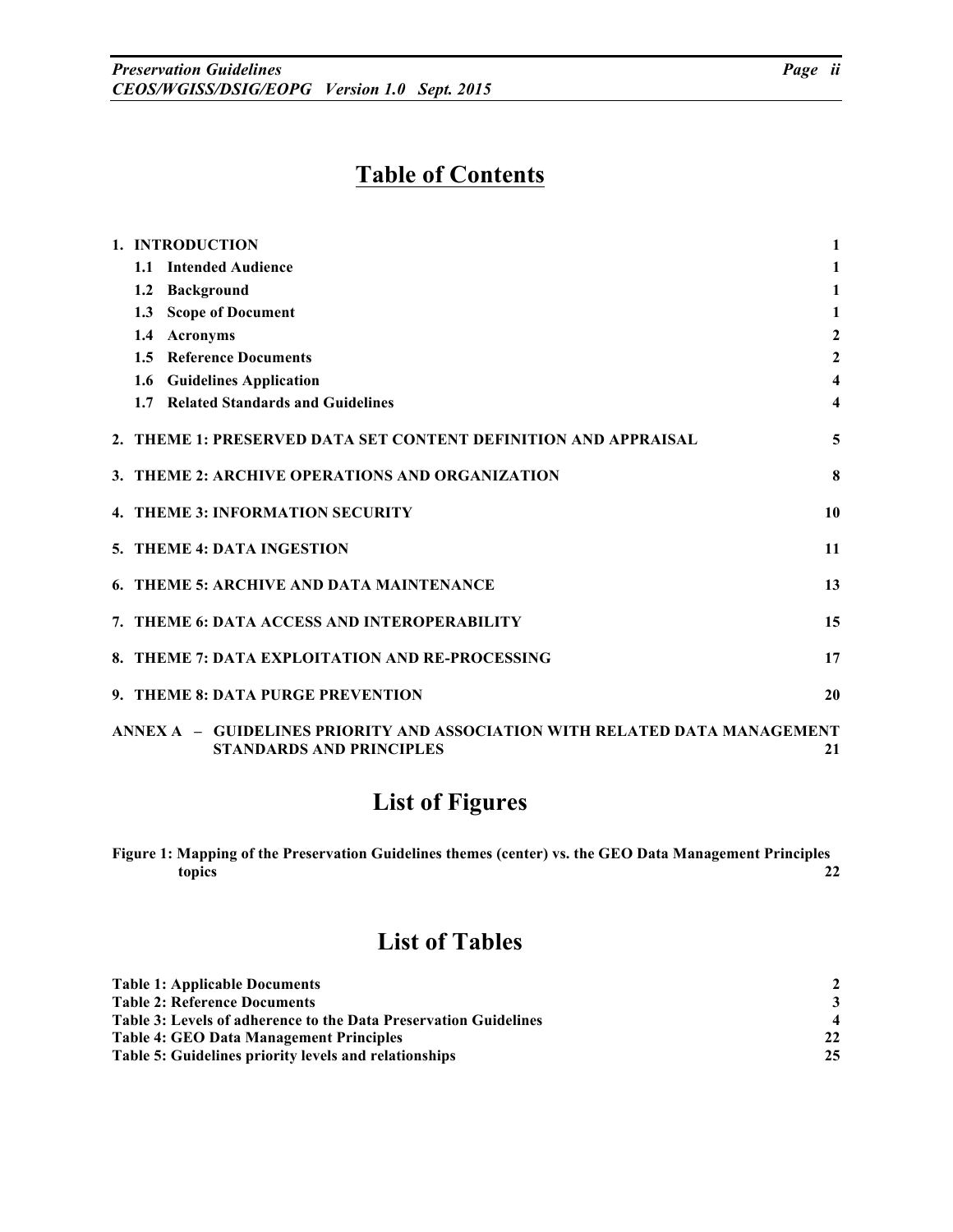# **1. INTRODUCTION**

### **1.1 Intended Audience**

This document is intended to assist data managers in Earth Observation (EO) data centres in the task of ensuring Earth Observation space data sets long-term preservation, accessibility and usability.

# **1.2 Background**

Earth Observation data are unique snapshots of the condition of the Earth at a specific point in time. As such they constitute a humankind asset, which needs to be preserved, i.e. safeguarded against loss and kept accessible and useable for current and future generations. This task becomes more important in the view of over 40 years' worth of data available in Earth Observation archives around the world – and the increasing demand for monitoring long-term variations of environmental parameters, such as sea surface temperature or global ozone distributions, which require long time series of data. Moreover, with the advent of new, high resolution Earth Observation missions and programs, data volumes are expected to grow significantly over the next years.

However, the main challenge is not the sheer volume of data, but its diversity, e.g. in format and type. Historic EO data, in particular, may be stored in different formats on various types of – possibly out-of-date media. Recovery, reformatting and reprocessing of such data, as well as the recuperation of the associated knowledge – whether it is representation information for structural and sematic understanding, mission documentation for context, or visualization and processing capacity  $-$  it becomes problematic if attempted many years after the mission has ended.

Therefore, data stewardship is the responsibility to curate the Earth observation data during all mission stages, starting with the mission planning phases and extending beyond the mission lifetime, when the - then 'historic' - data have to be kept accessible and useable for an  $-$  ideally  $-$  unlimited timespan.

In 2006, the European Space Agency (ESA) initiated a coordination action to share a common approach towards the long-term preservation of Earth Observation space data among all European and Canadian data holders and archive owners. A Long Term Data Preservation (LTDP) Working Group was formed in Europe in 2007 to define and promote a coordinated approach for long-term data preservation and curation of European Earth Observation space data assets. One of the outputs of the group consisted of the 'European LTDP Common Guidelines' [RD-1], a best practice document guiding Earth Observation data holders in their preservation activities. The CEOS 'Preservation Guidelines' generated in the frame of the CEOS WGISS Data Stewardship Interest Group (DSIG) have evolved from the European document to become a global reference for Earth Observation data preservation.

# **1.3 Scope of Document**

The Preservation Guidelines document covers the planning and implementation steps of the CEOS Preservation Workflow [AD-1]. The guidelines and the underlying data preservation approach should be applied to historic, current and future Earth Observation data sets. The document addresses technical and organizational aspects for the long-term preservation of EO data. It includes security, accessibility and usability aspects, recommending applicable standards and procedures.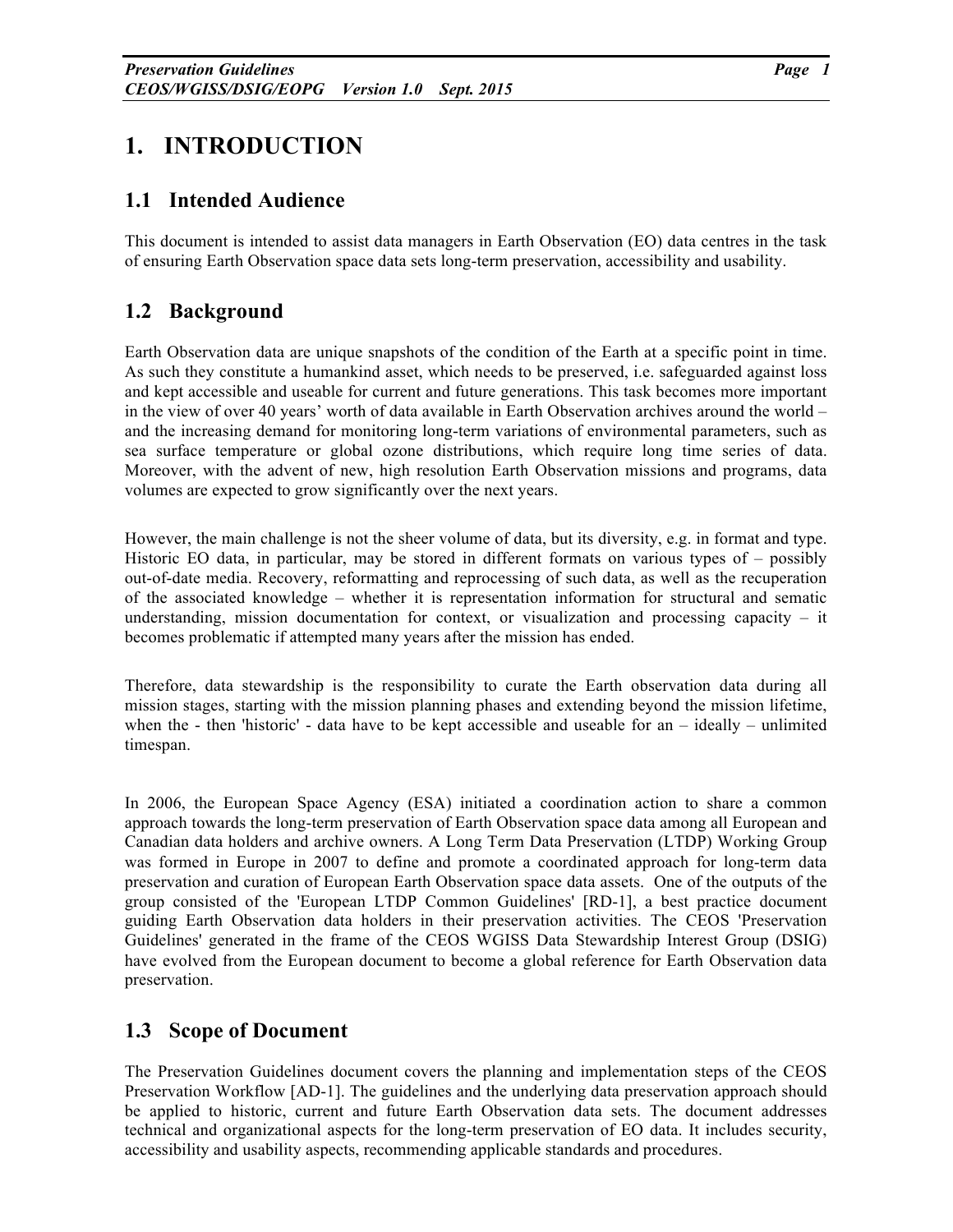#### *Preservation Guidelines Page 2 CEOS/WGISS/DSIG/EOPG Version 1.0 Sept. 2015*

The Preservation guidelines are not intended to cover programmatic, regulatory or data policy aspects associated with the EO data to be preserved.

Some of the guidelines are supported by a set of technical procedures, methodologies or standards, providing technical details on the recommended practical implementation.

The document addresses eight main "themes" consisting of "guiding principles" and a set of "guidelines" that should be applied to guarantee the preservation, accessibility, and usability of EO space data in the long term. The eight themes are the following:

- 1. Preserved data set content definition and appraisal
- 2. Archive operations and organization
- 3. Archive security
- 4. Data ingestion
- 5. Archive maintenance
- 6. Data access and interoperability
- 7. Data exploitation and re-processing
- 8. Data purge prevention

### **1.4 Acronyms**

Definitions of acronyms and terms are provided in the document 'Definitions of Acronyms and Terms' [RD-2].

# **1.5 Applicable and Reference Documents**

| ID       | <b>Resource</b>                                                                                                                  |
|----------|----------------------------------------------------------------------------------------------------------------------------------|
| $[AD-1]$ | CEOS Best Practices on Long Term Preservation of Earth Observation Space Data -<br>Preservation Workflow - CEOS/WGISS/DSIG/PW    |
| $[AD-2]$ | Long Term Preservation of Earth Observation Space Data - Earth Observation Preserved<br>Data Set Content, CEOS/WGISS/DSIG/EOPDSC |
| $[AD-3]$ | CEOS Best Practices on Long Term Preservation of Earth Observation Space Data - EO<br>Data Stewardship Definition                |
| $[AD-4]$ | CEOS EO Data Purge Alert Procedure, http://wgiss.ceos.org/purgealert/                                                            |

**Table 1: Applicable Documents**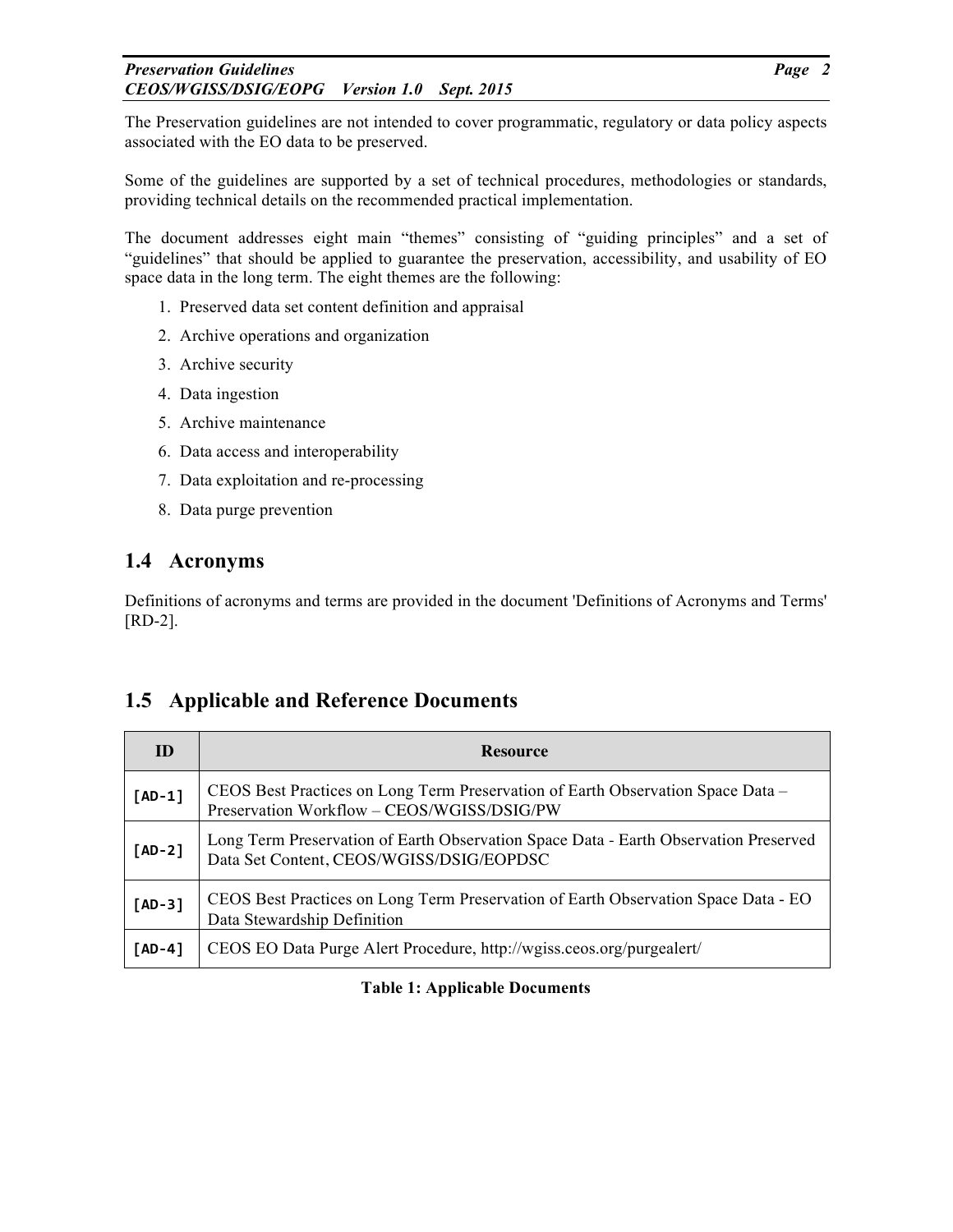### **Preservation Guidelines** *Page 3 CEOS/WGISS/DSIG/EOPG Version 1.0 Sept. 2015*

| ID        | <b>Resource</b>                                                                                                                                            |
|-----------|------------------------------------------------------------------------------------------------------------------------------------------------------------|
| $[RD-1]$  | European LTDP Common Guidelines 2.0, GSCB-LTDP-EOPG-GD-09-0002, June 2012                                                                                  |
| $[RD-2]$  | Definitions of Acronyms and Terms v0.7, January 2015, CEOS/WGISS/DSIG/DEF                                                                                  |
| $[RD-3]$  | Towards Data Management Principles, Data Management Principles Task Force, GEO,<br>November 2014, https://www.earthobservations.org/documents.php?smid=100 |
| $[RD-4]$  | Quality Assurance Framework for Earth Observation - Guidelines Framework (QA4EO)<br>www.qa4eo.org                                                          |
| $[RD-5]$  | Producer Archive Interface Specification (PAIS): CCSDS 651.1-R-1<br>http://public.ccsds.org/review Poll-jgg-20111223                                       |
| $[RD-6]$  | ISO 14721:2012 - Space data and information transfer systems - Open archival<br>information system (OAIS). CCSDS 650.0-M-2                                 |
| $[RD-7]$  | ISO 27001:2013 - Information security management systems - Requirements                                                                                    |
| $[RD-8]$  | ISO 20652:2006 - Space data and information transfer systems - Producer Archive<br>interface - Methodology Abstract Standard (PAIMAS). CCSDS 651.0-M-1     |
| $[RD-9]$  | ISO 16363:2012 - Space data and information transfer systems - Audit and certification<br>of trustworthy digital repositories. CCSDS 652.0-M-1             |
| $[RD-10]$ | Heterogeneous Mission Accessibility (HMA) specifications and Cookbook<br>Version 0.9.9.7, 2 February 2012                                                  |
| $[RD-11]$ | CEOS OpenSearch Best Practice Document, Version 1.0.1,<br>CEOS-OPENSEARCH-BP-V1.0.1                                                                        |

**Table 2: Reference Documents**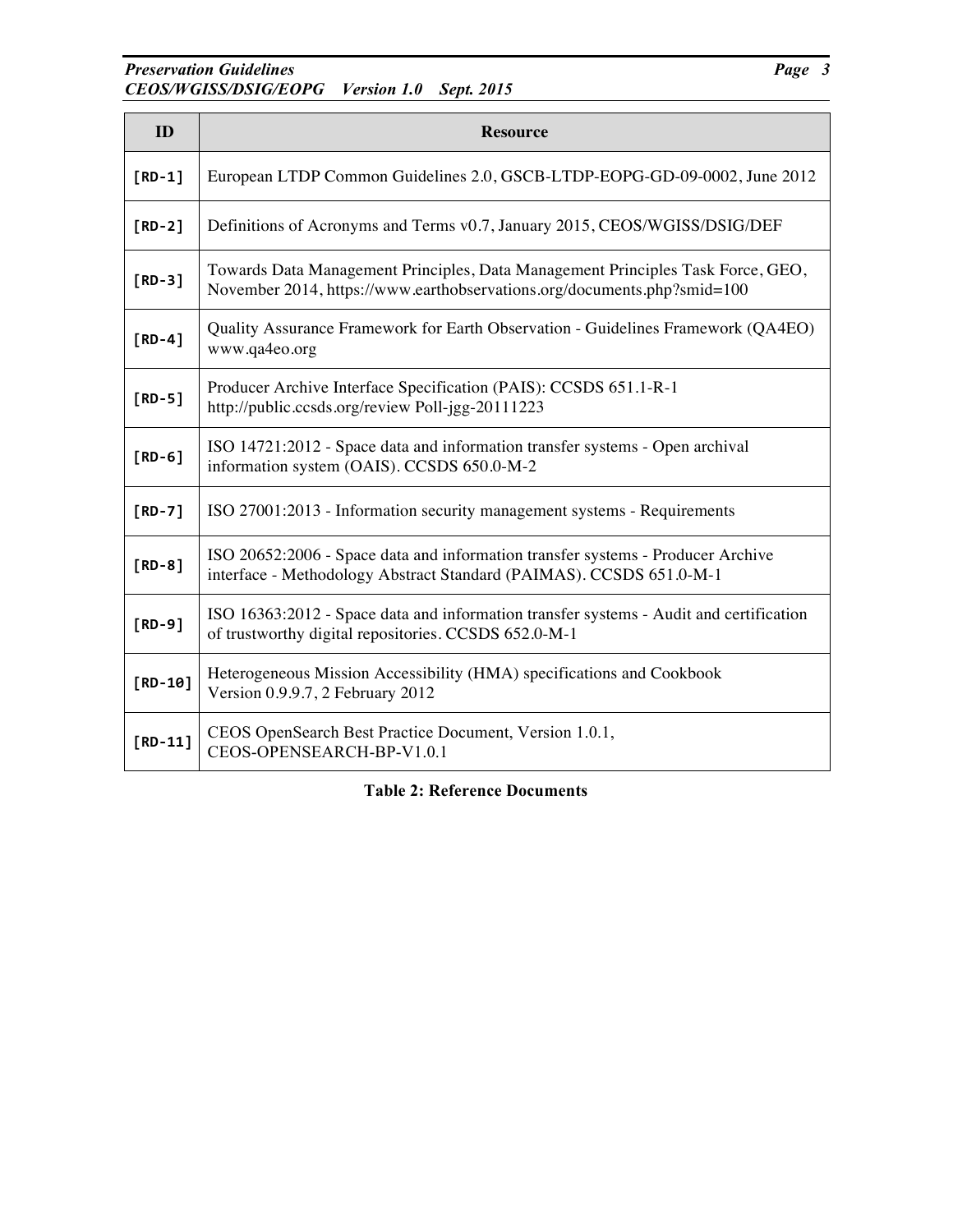# **1.6 Guidelines Application**

The guidelines have been classified into different levels of priority. The application of the guidelines could follow a step-wise approach starting with implementing the high priority ones. This will yield Level A adherence, which guarantees a basic level of security, integrity and accessibility of the archived data (Table 3).

| <b>Adherence Level</b> | <b>Description</b>                      | <b>Condition for adherence</b>    |  |
|------------------------|-----------------------------------------|-----------------------------------|--|
| <b>Level A</b>         | Basic data security, integrity and      | Implementation of all high        |  |
|                        | access.                                 | priority guidelines.              |  |
| <b>Level B</b>         | Medium-level data security,             | Implementation of all high and    |  |
|                        | integrity, access and interoperability. | medium priority guidelines.       |  |
| Level C                | Top-level data security, integrity,     | Implementation of all guidelines. |  |
|                        | access, and interoperability.           |                                   |  |

**Table 3: Levels of adherence to the Data Preservation Guidelines**

A self-assessment should be done in order to determine the level of adherence to the Preservation Guidelines. A subsequent impact analysis assists in determining the effort and cost of increasing the data holder's level of adherence to the Guidelines. A dedicated table is available to assist the data holders in performing both the self-assessment and the impact analysis.

# **1.7 Related Standards and Guidelines**

Where applicable in the Earth Observation context, the Preservation Guidelines refer to additional standards or consolidated approaches ("de facto standards"). Furthermore, the ISO-standard on 'Space data and information transfer systems - Audit and certification of trustworthy digital repositories' (ISO 16363:2012) and the 'Data Management Principles' of the Group on Earth Observations (GEO) [RD-3] also provide guidelines useful for the preservation and management of Earth Observation data.

The relationship between the Preservation Guidelines and ISO 16363 has been analysed. The analysis has shown very good compatibility between the two approaches, in particular concerning the technical aspects. ISO 16363 is an audit and certification method which addresses the trustworthiness of all types of digital repositories. The Preservation Guidelines on the other hand are a set of practical recommendations specifically targeted at Earth Observation data holdings and covering largely the topics addressed in the standard. Since the Data Preservation Guidelines are not addressing on purpose financial, policy and legal/organizational aspects of Earth Observation archives, a full matching with ISO 16363 cannot be achieved. However, adherence to the Preservation Guidelines can be considered as a first valuable step towards the certification of an Earth observation digital repository against ISO 16363.

The Group on Earth Observations (GEO) has drafted a set of high level common Earth observation Data Management Principles covering the entire data life cycle from planning, to acquisition, quality assurance, documentation, access, archiving, and preservation. This will ensure that data and information of different origin and type are comparable and compatible, facilitating their integration into models and the development of applications to derive decision support tools. A comparison has been done between the Preservation Guidelines and the Data Management Principles of the Group on Earth Observations (GEO).

The results of both comparative analyses are provided in Annex 0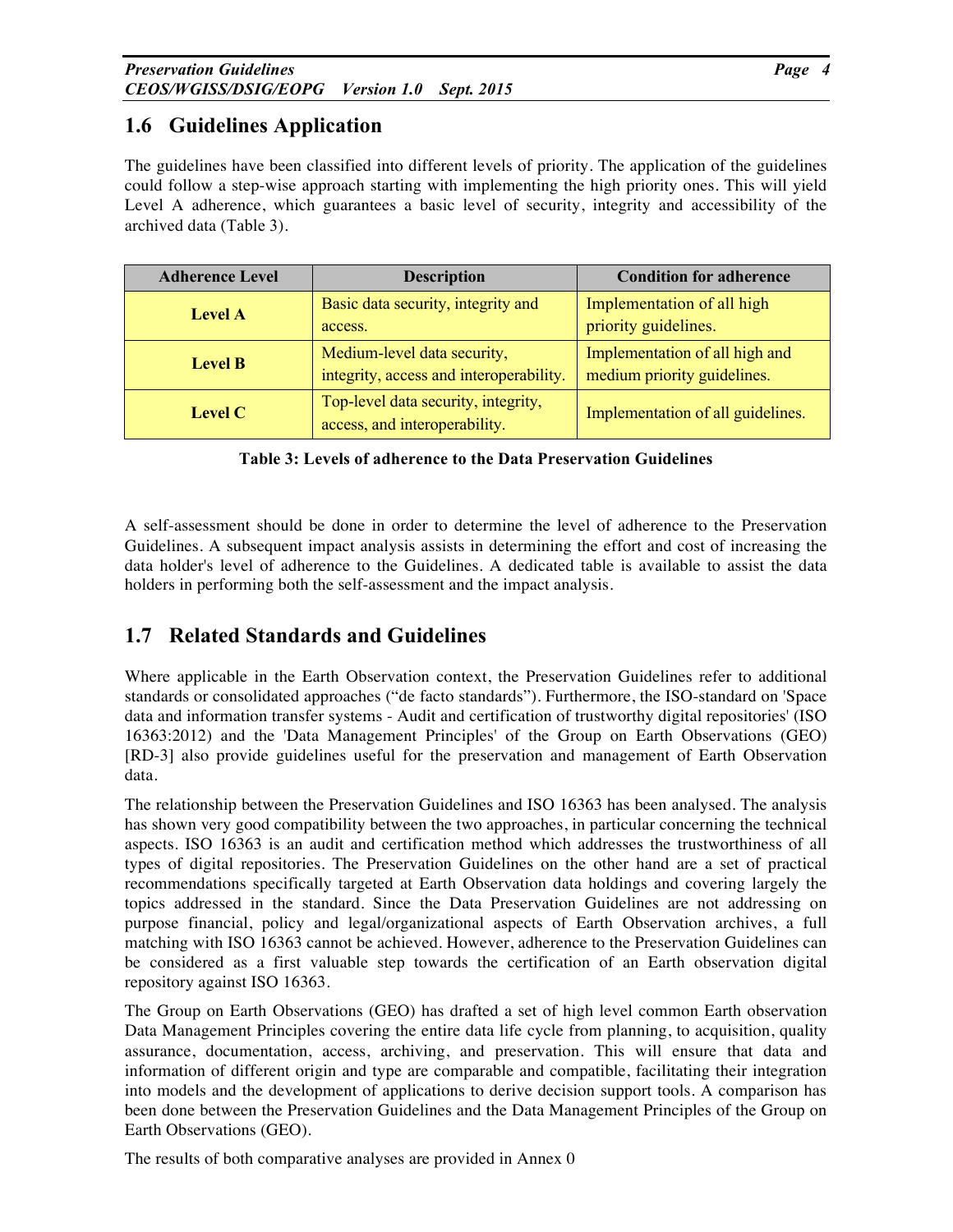# **2. THEME 1: PRESERVED DATA SET CONTENT DEFINITION AND APPRAISAL**

# *Rationale*

A structured appraisal of a data set considered for long-term preservation helps assess if an Earth Observation data set is valuable enough to be preserved for future generations. It also provides an estimate of the cost and effort involved, and of any associated risks.

In order to ensure that a preserved data set remains fully understandable and useable in the future, additional information - beyond the instrument data and the metadata - needs to be preserved as well. This 'associated knowledge' can include e.g. information on the structure and semantics of the data set, on calibration, or processors. The 'Preserved Data Set Content' provides a mission-specific list of information and tools to be preserved along with the instrument data to ensure long-term usability.

### *Description*

The "Preserved Data Set Content" represents the complete set of data and information to be preserved, required for enabling current and future understanding and utilization of the preserved data by a designated user community. The goal is to preserve and make accessible this complete dataset including information required to determine "Quality Indicators" as required by [RD-4].

### *Guidelines*

<u>.</u>

#### **GUIDELINE 1.1 – Preserved Data Set Content - (Level A)**

Identify and archive the following set of data content for each Earth Observation space mission or instrument<sup>1</sup> according to the "Earth Observation Preserved Data Set Content" document [AD-2]:

- a) *Data Records:* these include Raw data<sup>2</sup>, Level 0 data and higher-level products<sup>3</sup>, browses, auxiliary and ancillary data, calibration and validation data sets<sup>4</sup>, and metadata.
- b) *Processing Software:* this includes all the software used in the product generation, quality control, and the product visualization and value adding tools.
- c) *Mission Documentation<sup>5</sup> :* this includes among others mission architecture, products specifications, instruments characteristics, algorithms description, Cal/Val procedures, mission/instruments performances reports, quality related information [RD-4], etc.

The "Earth Observation Preserved Data Set Content" document [AD-2] can be tailored to meet specific requirements of the mission data set to be preserved.

Earth Observation Preserved Data Set Content [AD-2]

! Quality Assurance Framework for Earth Observation (QA4EO) [RD-4]

<sup>&</sup>lt;sup>1</sup> Identification and archiving of all this information will probably not be achievable for old missions. A tailoring between what is required and what is available or generated for a mission (past, current and future) will be in any case necessary.

 $2$  Raw data shall be preserved whenever conversion to Level 0 cannot be adequately certified.

<sup>&</sup>lt;sup>3</sup> When systematically generated as part of the mission requirements and/or reprocessed.

<sup>4</sup> Including processing/reference validation data sets.

<sup>5</sup> Mission Documentation shall include Representation Information, Packaging Information and Preservation Descriptive Information according to OAIS information model [RD-6].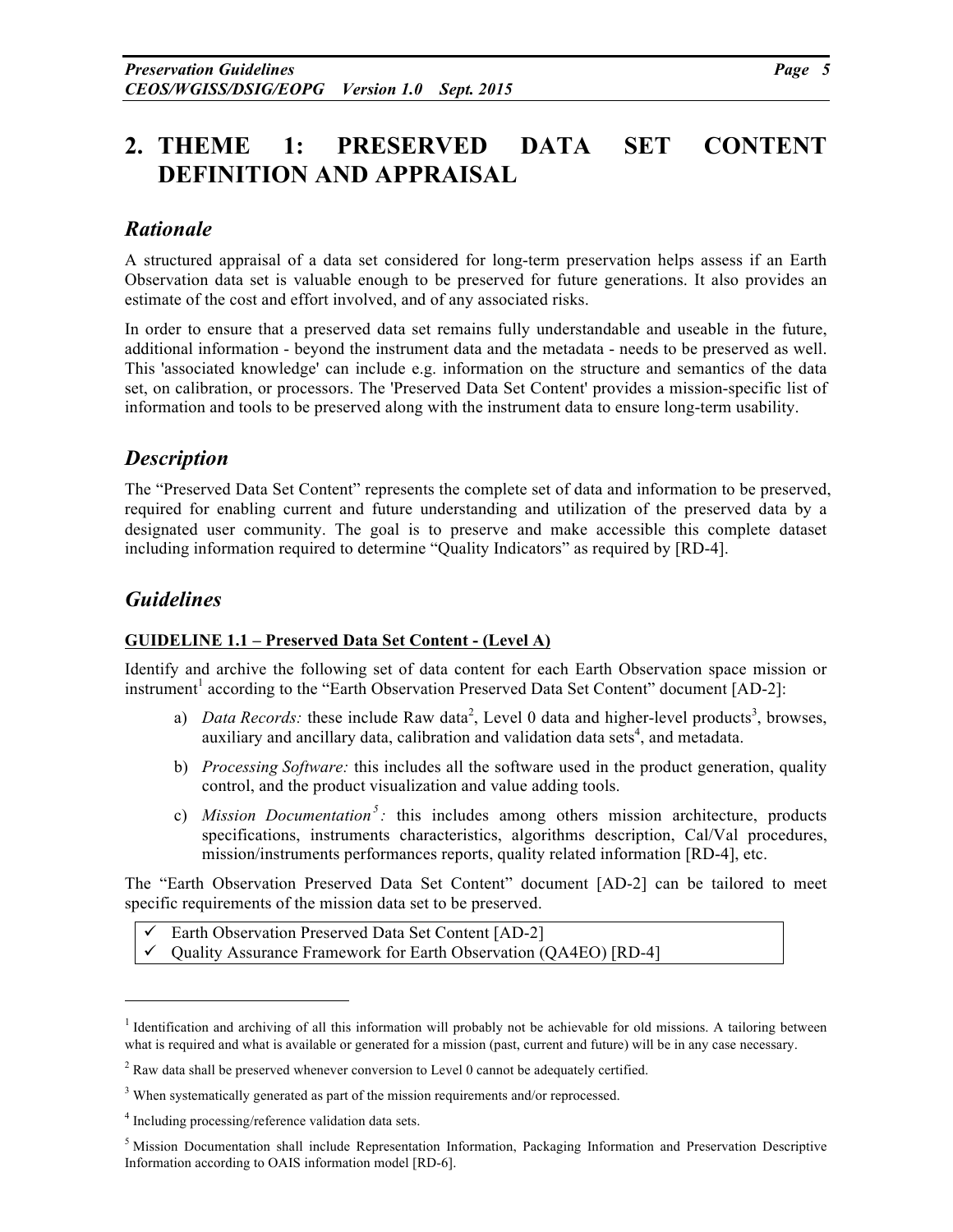#### *Preservation Guidelines Page 6 CEOS/WGISS/DSIG/EOPG Version 1.0 Sept. 2015*

#### **GUIDELINE 1.2 – Preserved data set inventory - (Level A)**

Generate and maintain a complete inventory of the archived Preserved Data Set Content defined for each mission/instrument with the following items as a minimum:

- $\checkmark$  Description and availability of the data records, processing software and mission documentation (specifying all elements identified in guideline 1.1).
- $\checkmark$  Time span and volumes of the data records.
- $\checkmark$  Physical locations of the data records.
- $\checkmark$  Media of storage and archive formats.
- $\checkmark$  Processing Software (if maintained or simply archived) information: versioning, IPR/licenses, etc.
- $\checkmark$  Mission Related Documentation: versioning, repository, etc.
- $\checkmark$  Links between Data Records and relevant Quality Information.

#### **GUIDELINE 1.3 - Bi-directional linkages - (Level B)**

Create bi-directional logic linkages between archived Data Records and the associated Mission Documentation (e.g. Sensor Specification document, Ground Segment Specification document, Quality Information etc.) and Processing Software necessary to understand and use it.

#### **GUIDELINE 1.4 - Preserved data elements - (Level B)**

Assess and harmonize the format of all the "preserved data set content" elements (see Guideline 1.1) with the archive's standards in order to make the adopted formats understandable and sustainable.

! PAIS (Producer Archive Interface Specification): implementing PAIMAS standard (in the process of becoming a CCSDS Blue Book), [RD-5]

#### **GUIDELINE 1.5 – Archived data records format - (Level B)**

Adopt a common standard archive format (AIP) for data records.

List of recommended archive formats:  $\checkmark$  SAFE – Standard Archive Format for Europe (http://earth.esa.int/SAFE/index.html)

#### **GUIDELINE 1.6 – Archived data records exchange format – (Level B)**

Adopt a common standard format for the exchange of archived data.

#### **GUIDELINE 1.7 – Mission Documentation format - (Level B)**

Adopt a common Mission Documentation standard format suitable for long-term preservation.

- List of recommended formats:
- $\checkmark$  Portable Document Format/ Archiving (PDF/A)
- ! Flexible Image Transport System (FITS)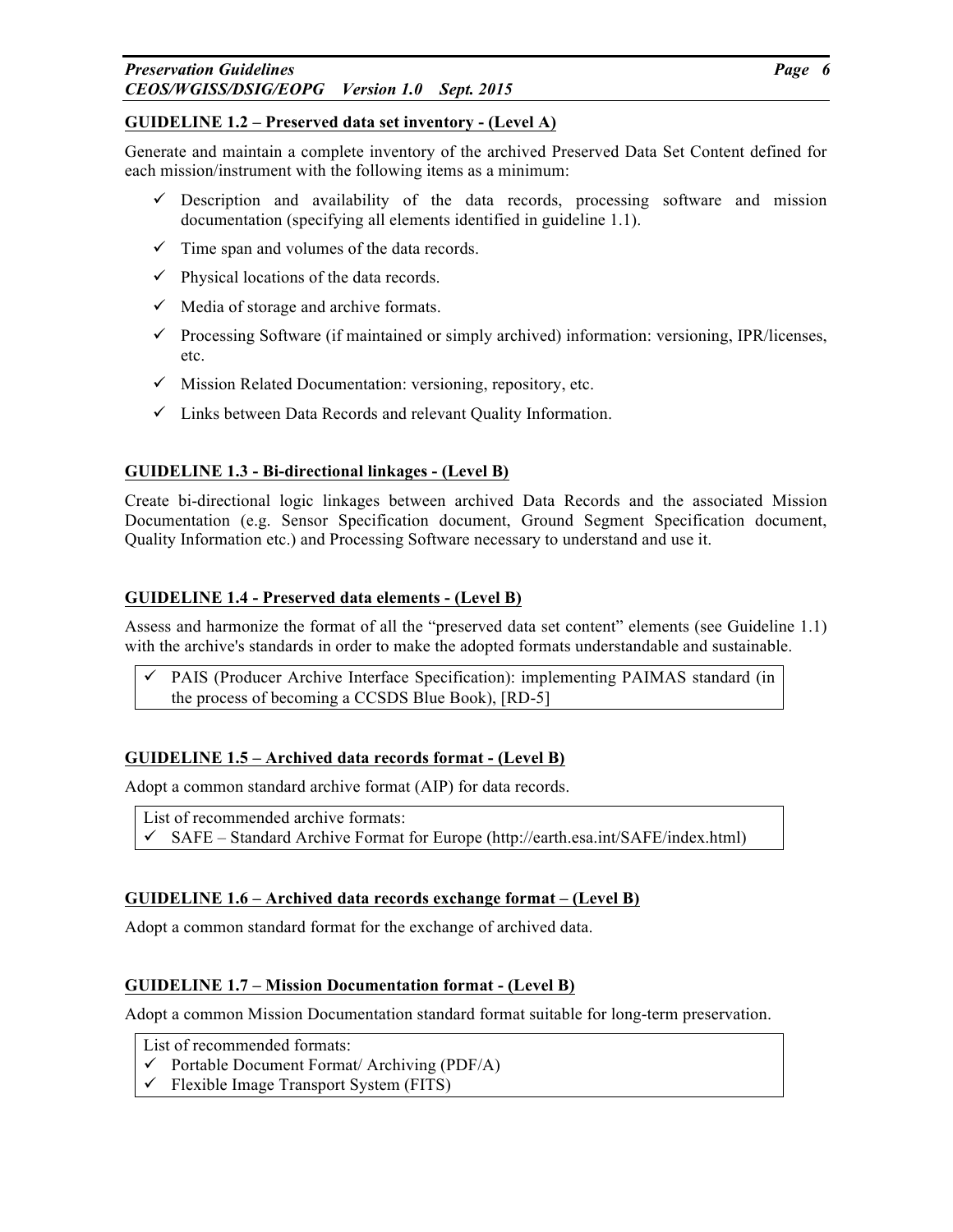#### **GUIDELINE 1.8 – Data appraisal procedure - (Level A)**

Perform a "Data Appraisal" procedure to assess and document the value and prospects of each Preserved Data Record.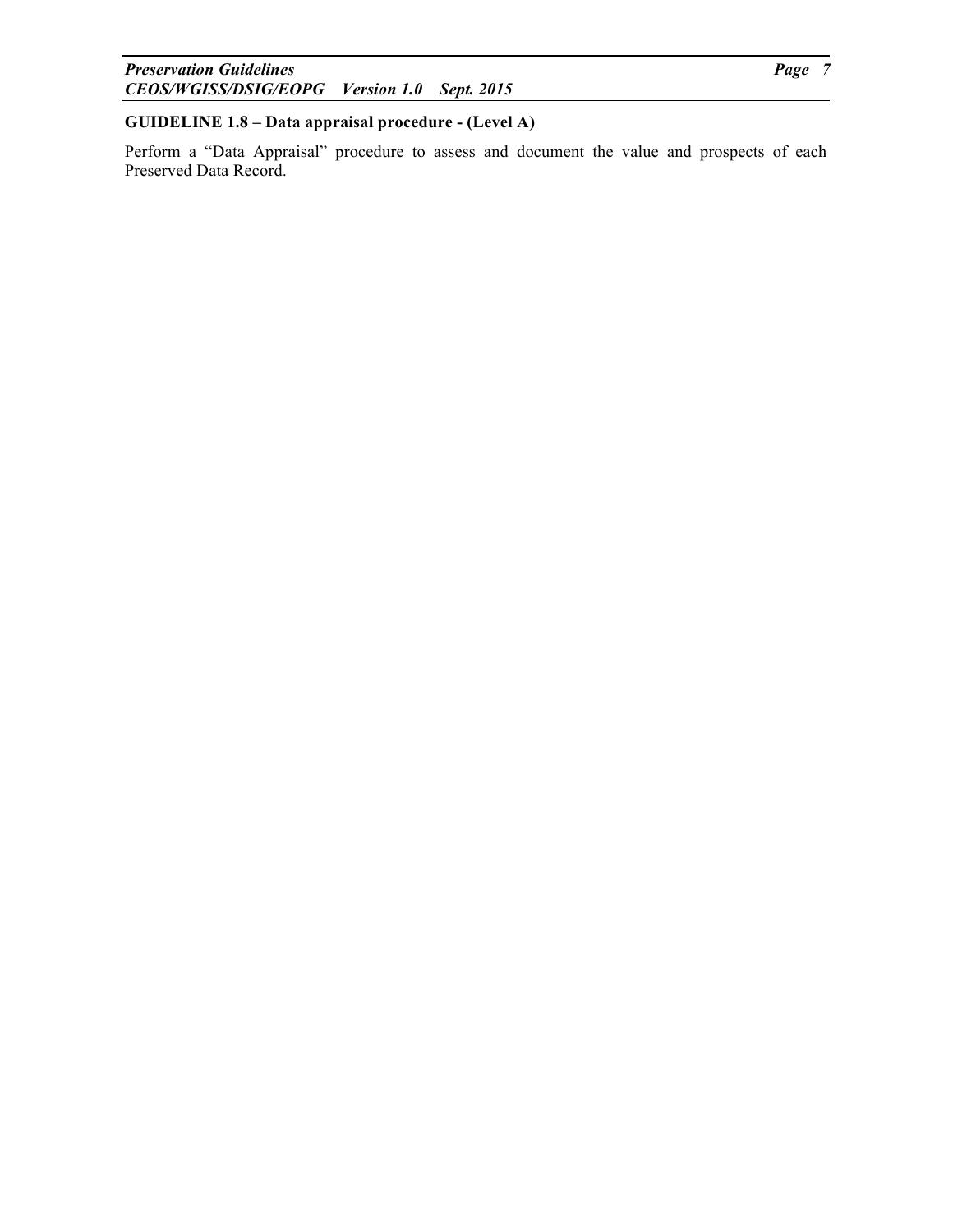# **3. THEME 2: ARCHIVE OPERATIONS AND ORGANIZATION**

# *Rationale*

A professionally organized, largely automated archive infrastructure, operated by skilled personnel, ensures that the preserved Earth Observation data remain technically safe, secure and well maintained.

### *Description*

Archive operations consist of all daily activities which are carried out to run and monitor the archive system (execution and control of the applications, system monitoring, anomaly reporting, error recovery, activity reporting and statistics, etc.). An appropriate organizational structure ensures that the tasks and processes of a digital long-term archive are performed in a professional and sustainable manner.

### *Guidelines*

#### **GUIDELINE 2.1 – Reference model for archive - (Level A)**

Adopt a common standard reference model for the archives.

 $\checkmark$  ISO 14721 - OAIS standard (ISO reference model for Open Archival Information System) [RD-6]

#### **GUIDELINE 2.2 – Operations procedures - (Level A)**

Perform archive operations following a set of approved and consolidated documented operational procedures.

#### **GUIDELINE 2.3 – Archives equipment maintenance - (Level A)**

Keep archives equipment in conformance with manufacturer recommendations.

#### **GUIDELINE 2.4 – Archives automation - (Level A)**

Implement automation of the archives (e.g. utilizing automatic robot libraries and software to ensure homogeneous tasks performances) to minimize the number of operations requiring operators' intervention.

#### **Guideline 2.5 – Archives organisation - (Level A)**

Establish an appropriate archive organisational structure based on a sufficient number of qualified staff with clear roles and responsibilities. Archive operation is governed through the organisational structure that oversees the planning and operation of preservation tasks.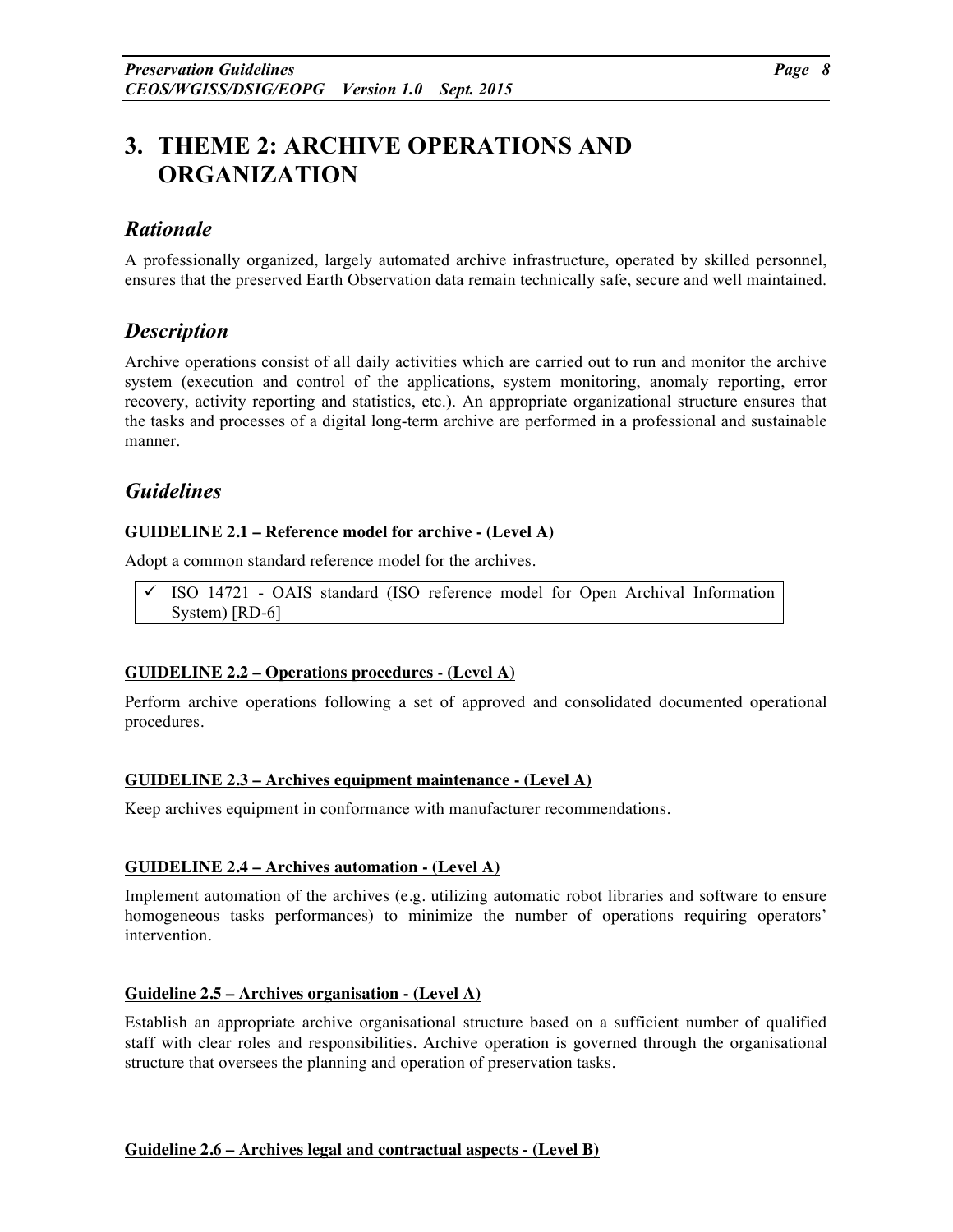#### *Preservation Guidelines Page 9 CEOS/WGISS/DSIG/EOPG Version 1.0 Sept. 2015*

Legal aspects and contractual rules related to data ingestion, archive operations and data access and dissemination should be in place.

#### **Guideline 2.7 – Archive configuration management - (Level A)**

Maintain under configuration control the archived Data Records, Mission Documentation and Processing Software including their internal dependencies and linkages.

#### **GUIDELINE 2.8 – Archive AIPs identifiers - (Level A)**

Define and use a convention that generates unique identifiers for Archive Information Packages (AIPs).

#### **GUIDELINE 2.9 – Archive AIPs persistent identifiers - (Level C)**

Define and use a convention that generates unique **persistent** identifiers for Archive Information Packages (AIPs).

#### **GUIDELINE 2.10 - Archive preservation planning and actions - (Level A)**

Generate and maintain one or more documents describing the adopted preservation strategy, planning and actions relevant to the archive holdings, and clearly defining current compliance to the Data Preservation guidelines and future plans to improve adherence.

#### **GUIDELINE 2.11 – Archive content monitoring - (Level C)**

Put in place and maintain mechanisms for monitoring the understandability and usability of the archive content.

#### **GUIDELINE 2.12 – System infrastructure risks - (Level A)**

Identify and manage the risks associated with system infrastructure which could affect the preservation objectives (e.g. monitor end of life of technologies).

#### **GUIDELINE 2.13 – Archiving systems common approach - (Level C)**

Pursue a harmonized approach within the Earth Observation community for the future development of archiving systems to improve compatibility of services provided by different organizations (e.g. exchange of specifications, application software, best practices, etc.).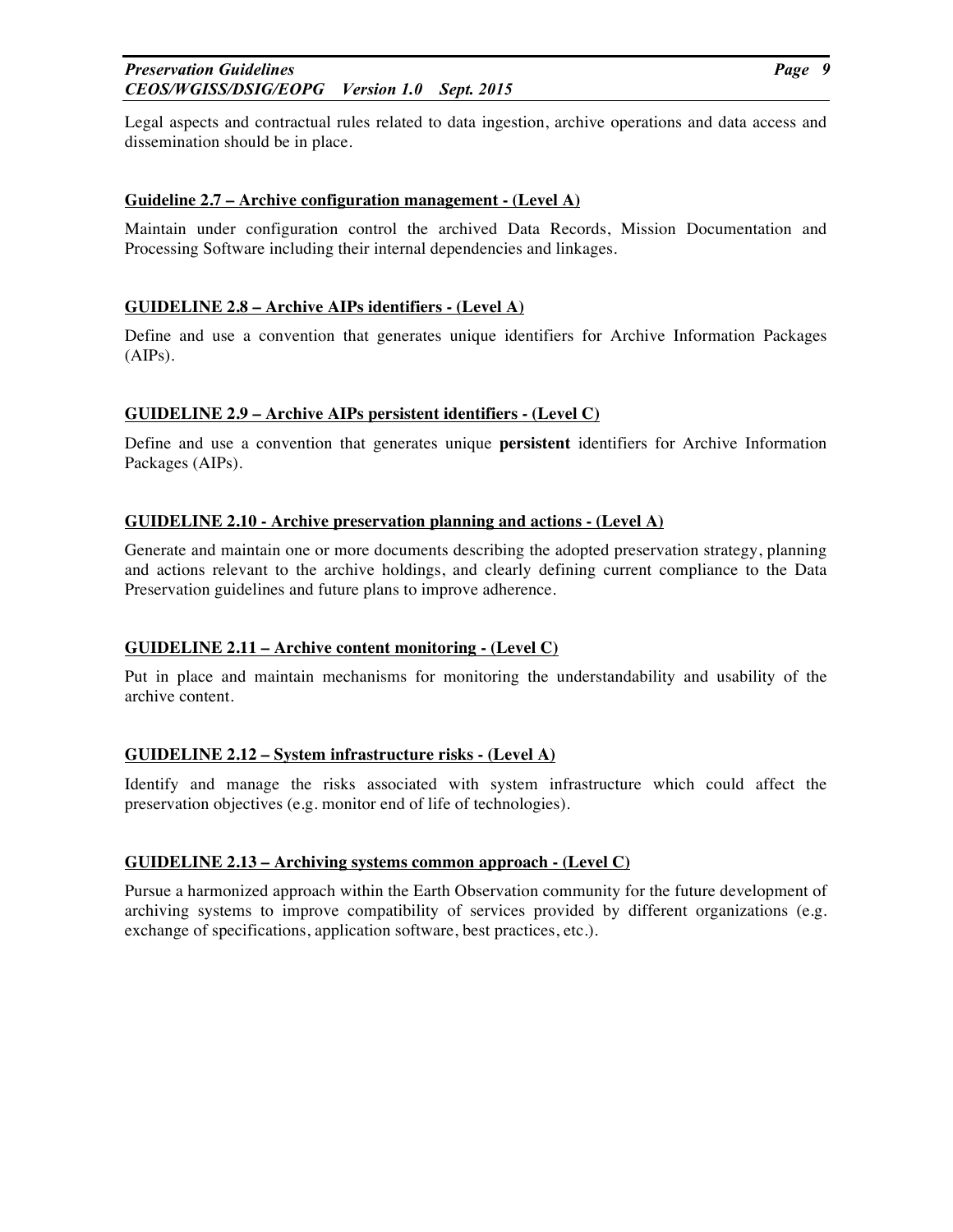# **4. THEME 3: INFORMATION SECURITY**

### *Rationale*

Implementing a comprehensive information security framework, based e.g. on the ISO 27000 family of standards, ensures physical safety, integrity and the appropriate confidentiality of the preserved data sets.

# *Description*

This theme encompasses all the activities dedicated to the implementation of security measures for storage and access to the content of an archive.

# *Guidelines*

#### **GUIDELINE 3.1 – Archives security requirements - (Level B)**

Base archive security requirements on international standards and policies. The archive infrastructure should put into practice the specifications for handling the preserved data and content on the technology and security levels.

! ISO 27001:2013 - Information security management - Requirements [RD-7]

#### **GUIDELINE 3.2 – Controlled access to archive facilities - (Level A)**

Implement controlled access to facilities, sites and equipment to avoid physical intrusion by unauthorised persons. Allow access to core functions only to identified personnel provided with appropriate security clearances.

#### **GUIDELINE 3.3 – Local risk mitigation infrastructure - (Level A)**

Implement local risk mitigation infrastructure measures to safeguard the archives from external factors (e.g. floods, fire, disasters in general).

#### **GUIDELINE 3.4 – Protection from external intrusion - (Level A)**

Implement security mechanisms to avoid external intrusion that could harm core equipment functionalities and cause information loss.

#### **GUIDELINE 3.5 – Information loss risk mitigation infrastructure - (Level A)**

Implement measures to protect core equipment functionalities and mitigate against the risk of information loss as a consequence of internal unintentional or deliberate human actions, and of technical imperfection.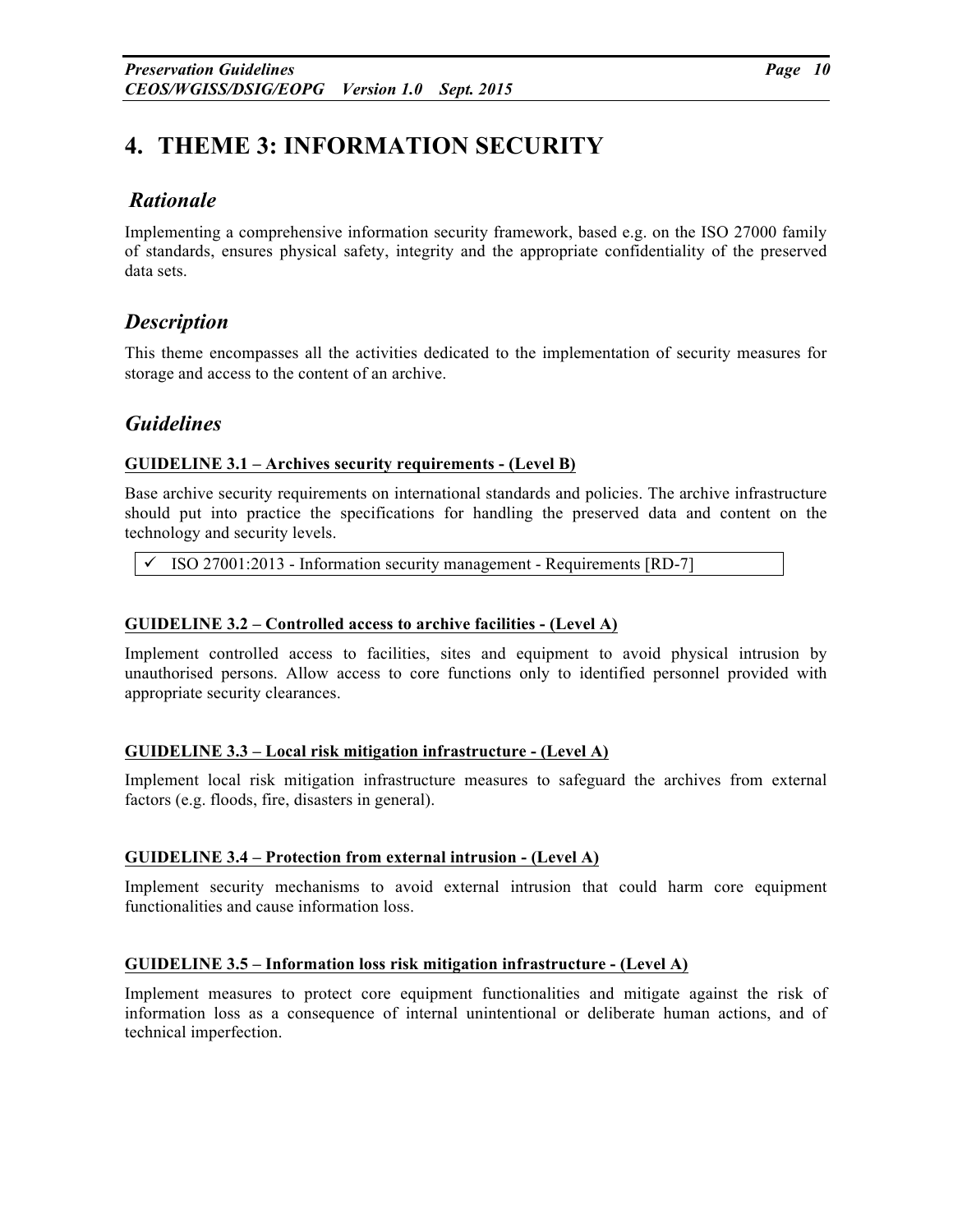# **5. THEME 4: DATA INGESTION**

# *Rationale*

A harmonized, well documented approach for ingesting data sets into the archive for preservation and for generating the Archival Information Packages (AIPs) from the Submission Information Packages (SIPs) - based on international standards and recommendations - ensures the coherency and compatibility of the data sets stored in the archive and facilitates data exchange.

# *Description*

Data Ingestion encompasses the services and functions that, according to OAIS standard [RD-6] accept Submission Information Packages (SIPs) from data producers, prepare Archival Information Packages (AIPs) for storage, and ensure that the Archival Information Packages and their supporting descriptive information are stored in the archive system.

# *Guidelines*

### **GUIDELINE 4.1 – Data ingestion process - (Level A)**

Carry out data ingestion according to relevant standards with documented tailoring and definition derived from the generic activities described in the standards.

- ! ISO 20652 PAIMAS Standard (Producer Archive Interface Methodology Abstract Standard), [RD-8]
- $\checkmark$  PAIS (Producer Archive Interface Specification): implementing PAIMAS standard (in the process of becoming a CCSDS Red Book) [RD-5]

### **GUIDELINE 4.2 – Metadata generation - (Level A)**

Define a descriptive set of metadata for the archived data, and generate them and relationships between the data items as part of the ingest process, or when archived data content is updated. The resulting metadata should be formatted according to relevant standards.

List of recommended standards:

- $\checkmark$  EO collection metadata: ISO 19115 Geographic Information Metadata [RD-10]
- ! EO product metadata: OGC's GML 3.2.1 Application Schema for EO Products (OGC-07-036) [RD-10]
- $\checkmark$  OAIS Information Model for Descriptive Information (e.g. Quality Information) [RD-6]

#### **GUIDELINE 4.3 – Routine quality check - (Level A)**

Perform routine quality check on acquired data before ingestion in the archive.

- $\checkmark$  ISO 20652 PAIMAS Standard (Producer Archive Interface Methodology Abstract Standard) [RD-8]
- $\checkmark$  PAIS (Producer Archive Interface Specification): implementing PAIMAS standard (in the process of becoming a CCSDS Red Book) [RD-5]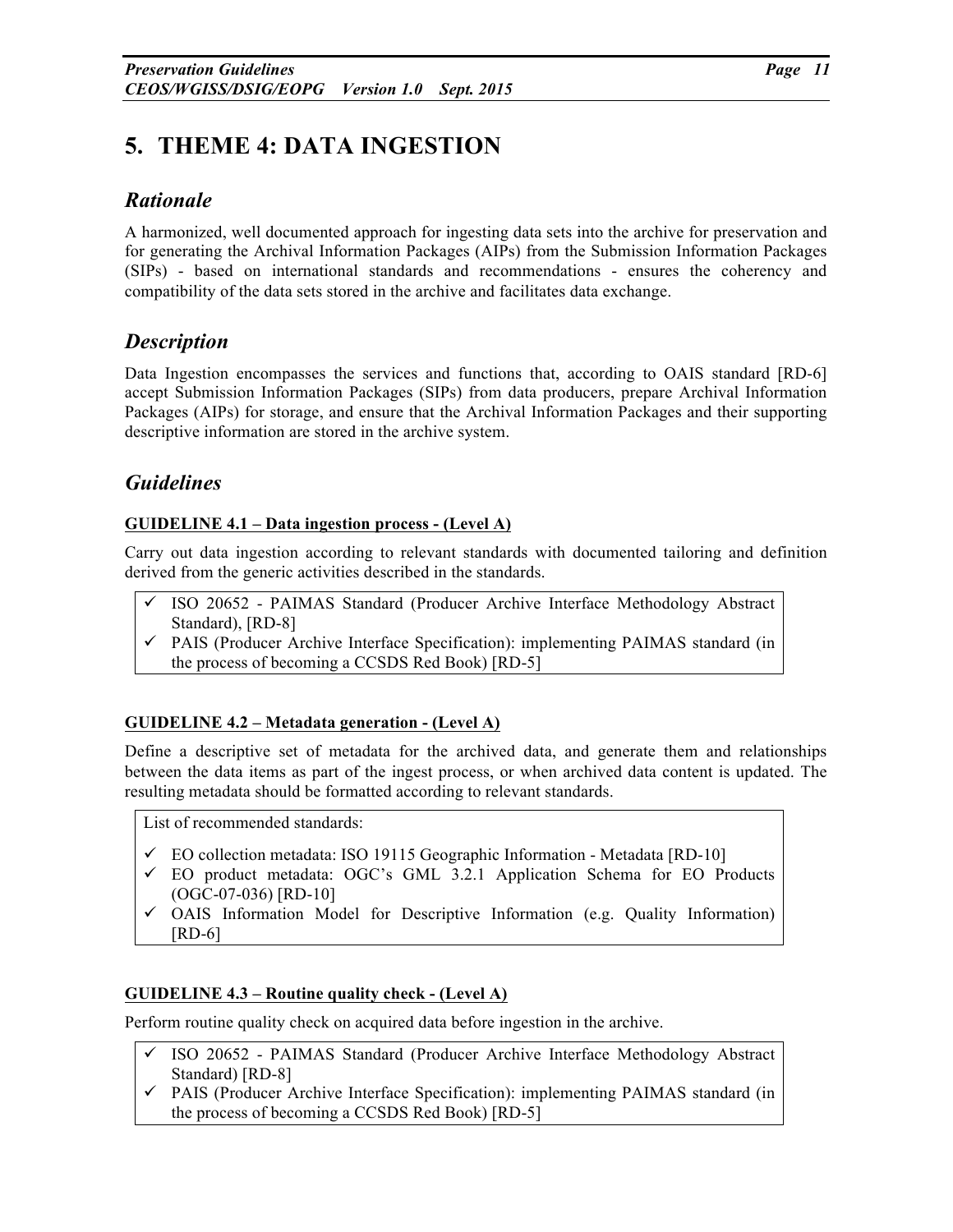#### *Preservation Guidelines Page 12 CEOS/WGISS/DSIG/EOPG Version 1.0 Sept. 2015*

#### **GUIDELINE 4.4 – Transcription quality check - (Level A)**

Perform quality check on acquired data after transcription on media in the archive to verify correct transcription of the acquired data on the media.

#### **GUIDELINE 4.5 – Ingestion process record - (Level B)**

Document the ingestion process of all archive content (as defined in guideline 1.1). Examples include: number of ingested products, number of products discarded, total size, archiving path, errors, etc.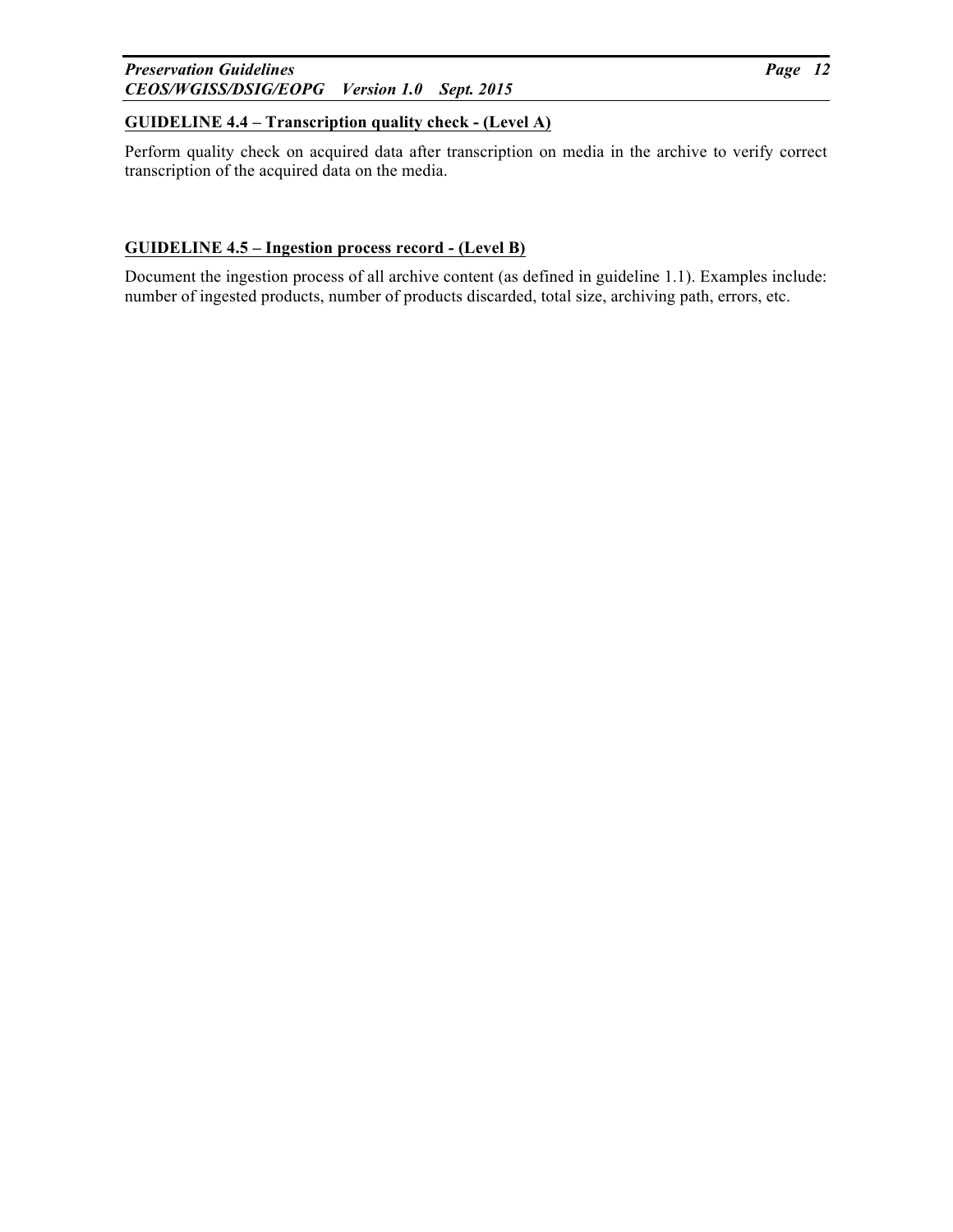# **6. THEME 5: ARCHIVE AND DATA MAINTENANCE**

# *Rationale*

Constant and careful maintenance or curation of the preserved data sets and of the software and hardware environment is necessary to ensure the integrity - and thus the usability - of the archived data over the long term.

# *Description*

Data and archive maintenance or curation consists of all the activities aimed at guaranteeing the integrity of the archived data. Data integrity assures that the archived data are complete and unaltered through loss, tampering or data corruption. Archive maintenance refers to the storage of equipment, media and hard disk arrays in secured and environment controlled rooms, and a set of defined activities to be performed on a routine basis, such as migration to new systems and media, in accordance to the technology and consumer market evolution, data compacting and data format/packaging conversion.

### *Guidelines*

#### **GUIDELINE 5.1 – Archived data refreshment - (Level A)**

Perform periodically a migration of the archived data ("media refreshment") to the most adequate proven technology<sup>6</sup> for data storage ensuring data access preservation<sup>7</sup>.

#### **GUIDELINE 5.2 – Archived data formats description - (Level B)**

Provide formal description of old archiving formats to allow the conversion to new standard formats, which will increase technical compatibility and reduce diversity of formats and interfaces between archives.

#### **GUIDELINE 5.3 – Archived data repackaging/reformatting - (Level C)**

Perform archived data repackaging and/or reformatting to comply with new standard formats and/or exchange formats to increase technical compatibility and to reduce diversity of formats and interfaces between archives<sup>8</sup>.

#### **GUIDELINE 5.4 – Archived data duplication**

Maintain identical copies of all archived data applying one of the security levels defined below:

a) Dual copy in the same geographical location (but different buildings) to avoid data loss due to media degradation or obsolescence. **(Level A)**

or

<u>.</u>

<sup>&</sup>lt;sup>6</sup> Technology selection should not only be based on technical and cost aspects but also aim at the minimization of environmental impact (e.g. in terms of power consumption, thermal dissipation, etc.).

<sup>&</sup>lt;sup>7</sup> Currently data and system migrations are performed at least every five/six years.

<sup>&</sup>lt;sup>8</sup> Repackaging and/or reformatting should be performed together with archive media migration.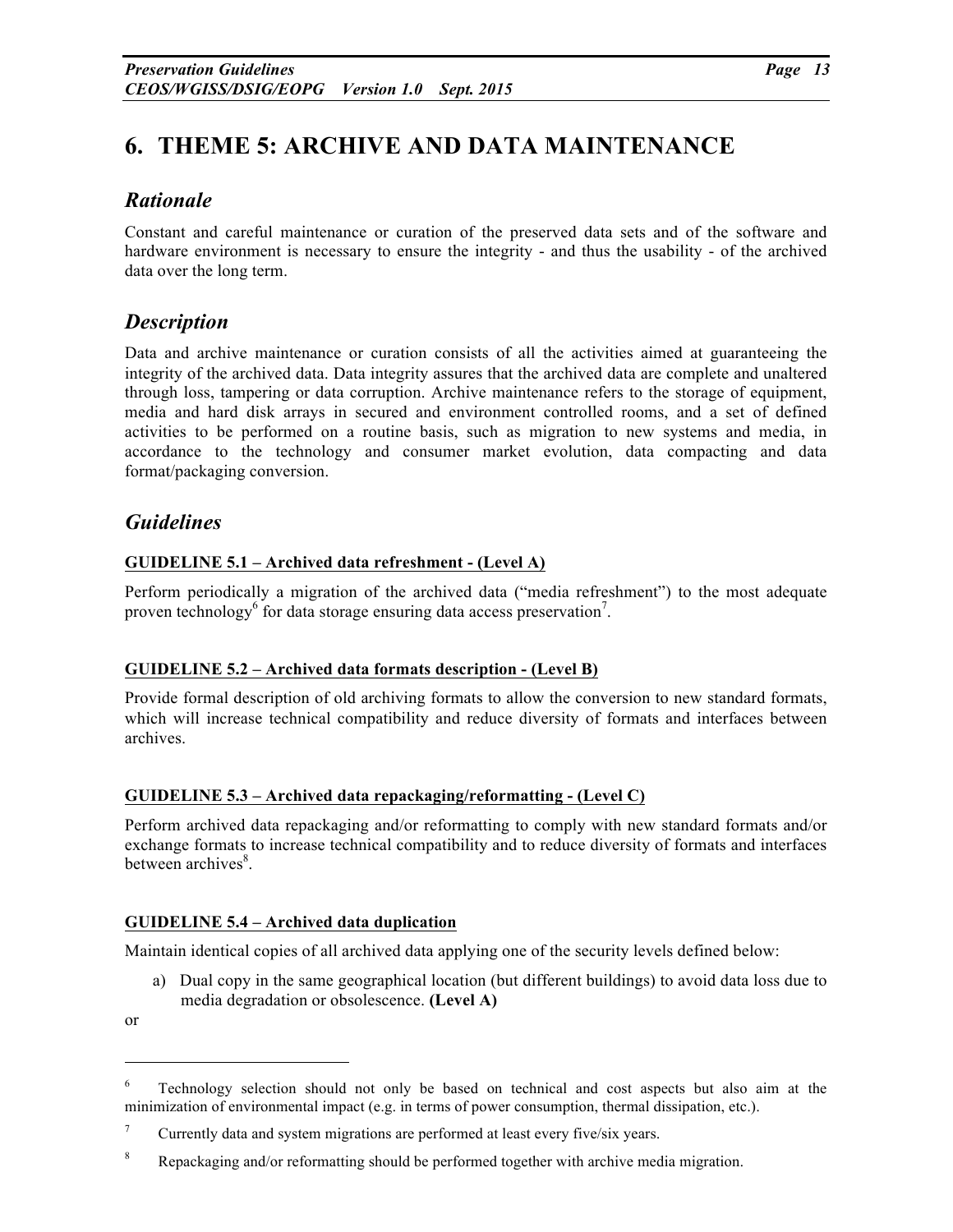b) Dual copy in the same geographical location (but different buildings) based on different technology to avoid technology based principle failures. This guideline extends Guideline 5.4.a. **(Level B)**

or

c) Dual copy in two different geographical locations to safeguard the archive from external hazards (e.g. floods and other natural disasters, technological hazards, etc.). This guideline extends Guideline 5.4.a. **(Level B)**

or

-

d) Dual copy in two different geographical locations, based on different technologies to avoid technology based principle failures. This guideline extends Guideline 5.4.b and 5.4.c **(Level C)**

#### **GUIDELINE 5.5 – Archive system components migration (hardware) - (Level A)**

Perform periodical migration of archive system components to new hardware platforms<sup>9</sup>.

#### **GUIDELINE 5.6 – Media readability and accessibility tests - (Level B)**

Perform periodical test for media readability and accessibility on a representative set of the archived data.

#### **GUIDELINE 5.7 - Archive content integrity - (Level B)**

Periodically verify the integrity of the archive collection/content through integrity check on a representative set of the archived data.

#### **GUIDELINE 5.8 – Data content integrity - (Level A)**

Ensure that the content of the archived data and associated information remains unchanged and, if changes are made, that these are documented and that this documentation is preserved and made available as well (provenance information).

#### **GUIDELINE 5.9 – Obsolete media disposal - (Level A)**

Organize the disposal of obsolete media in conformance with national and international environmental regulations.

<sup>&</sup>lt;sup>9</sup> Currently it is recommended to perform data and system migrations are at least each five/six years.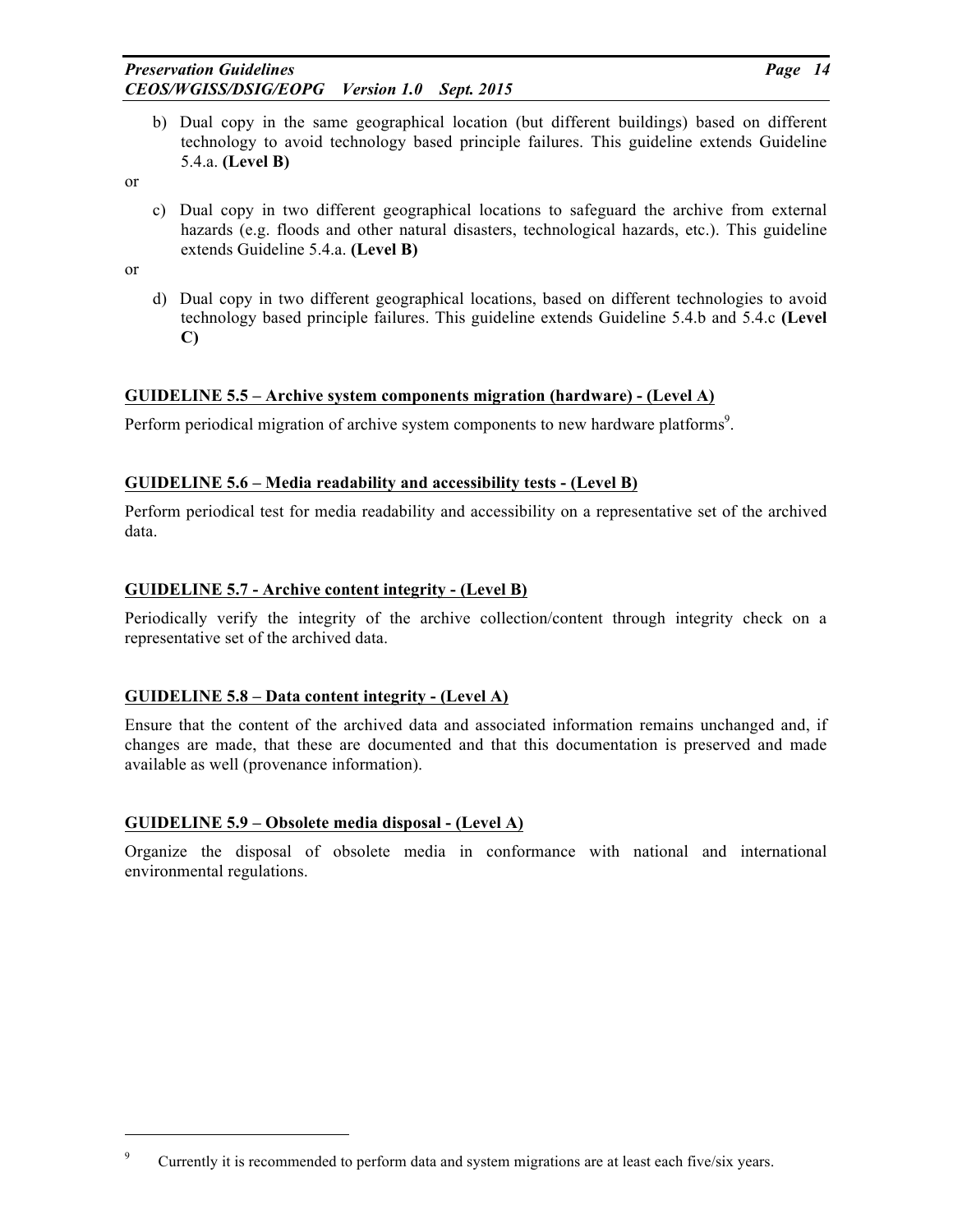# **7. THEME 6: DATA ACCESS AND INTEROPERABILITY**

# *Rationale*

Data sets should be preserved for the sake of the user community. Thus, they should be discoverable and – within the scope of the associated data policies – be made accessible to the user community, ideally using standardized protocols to maximise interoperability and dissemination.

# *Description*

Data access corresponds to the services and functions which make the archival information holdings and related services visible to consumers. Interoperability is related to the possibility of accessing data in a common and standardized way despite the intrinsic differences between the data sets on one hand and the accessed systems on the other hand.

# *Guidelines*

#### **GUIDELINE 6.1 – Preserved data set content discovery - (Level A)**

Ensure continuous EO missions' preserved data set content discoverability through the following activities:

- a) Provide and maintain mechanisms to search and discover archived data records.
- b) Provide and maintain a searchable metadata and browse image catalogue of archived data records.
- c) Provide and maintain mechanisms to search and discover Mission Documentation and value adding/visualization tools relevant for the designated user community.
- d) Provide and maintain mechanism to link the EO Data Records to Quality Information.

#### **GUIDELINE 6.2 – Preserved data set content dissemination - (Level A)**

Provide and maintain preserved data set content dissemination capabilities through ordering and delivery and/or direct access (without ordering).

#### **GUIDELINE 6.3 – On-line access and delivery - (Level B)**

Ensure on-line direct access and on-line delivery services for the preserved data set content.

#### **GUIDELINE 6.4 – Preserved data set content access and use conditions - (Level A)**

Provide transparency and visibility of preserved data set content access and use conditions to users.

#### **GUIDELINE 6.5 – Controlled preserved data set content access and dissemination - (Level A)**

Implement preserved data set content controlled access and dissemination mechanisms in accordance to applicable access and use conditions (see guideline 6.4) to avoid unauthorized visibility and access.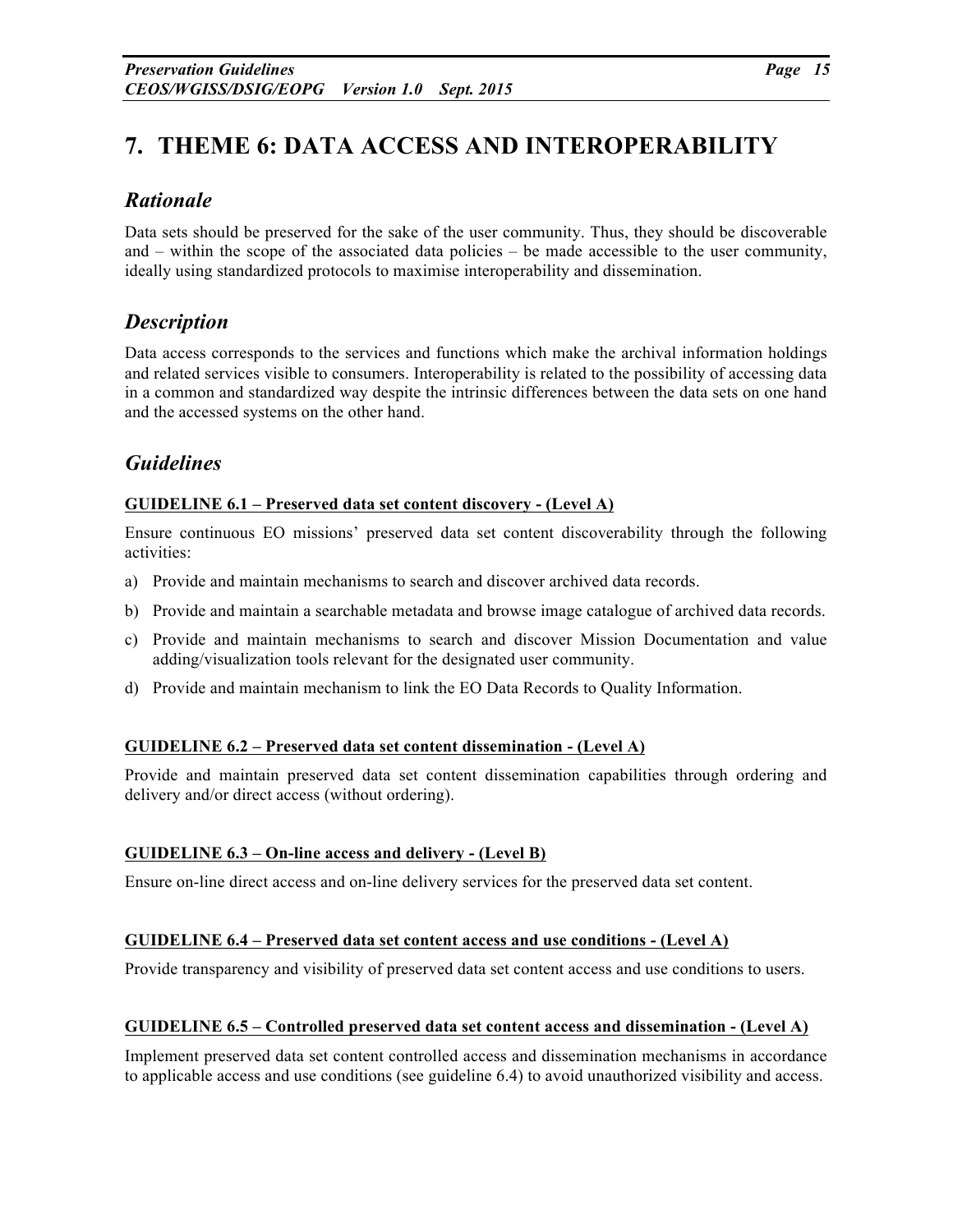#### **GUIDELINE 6.6 – Preserved data set content discovery and access interfaces - (Level B)**

Adhere to standard interfaces, services and delivery formats (See Guideline 6.9) to allow easy and cost-effective discovery, access and dissemination of heterogeneous EO mission (different missions, new & old) preserved data set content: interfaces for discovery, catalogue access, ordering, access and dissemination, user management and administration, etc.

List of standards [RD-10]:

- $\checkmark$  Collection and service discovery (Advertisement): OGC's Cataloguing of ISO Metadata using the ebRIM profile of CS-W (OGC 07-038)
- $\checkmark$  Catalogue Service: OGC's Catalogue Services Specification Extension Package for ebRIM Application Profile: Earth Observation Products (OGC 06-131)
- $\checkmark$  Ordering from Catalogue: OGC's Ordering Services for Earth Observation Products (OGC 06-141)
- $\checkmark$  Feasibility Analysis (Programming): OGC's Sensor Planning Service Application Profile for EO Sensors (OGC 07-018)
- ! Online Data Access: OGC's WMS EO Extension (OGC 07-063), OGC WCS extension for EO.
- ! Identity (User) Management: OGC's User Management Interfaces for Earth Observation Services (OGC 07-118)
- $\checkmark$  CEOS OpenSearch Best Practice Document 1.0.1 [RD-11]
- $\checkmark$  OGC 10-032r8 Geo and time Extension
- $\checkmark$  OGC 13-026r5 Extension for Earth Observation

#### **GUIDELINE 6.7 – Harmonization of delivery formats - (Level B)**

Pursue harmonization of EO products and delivery formats (Dissemination Information Packages, DIPs) specifications (quality and content) and delivery formats (e.g. TIFF, GeoTIFF) for different missions.

#### **GUIDELINE 6.8 - EO products realignment - (Level C)**

Realign products' (Dissemination Information Packages, DIPs) characteristics and delivery format of historical missions to established $10$  harmonized ones.

#### **GUIDELINE 6.9 – Archive search capability - (Level C)**

Enhance archives search capability and harmonize features extraction methods by contents, Quality Information and metadata values (e.g. Quality Thresholds).

#### **Guideline 6.10 – Authenticity - (Level B)**

-

Apply policies and procedures that enable the dissemination of EO products that are traceable to the source data, with evidence supporting their authenticity.

 $10$  i.e. used by a large community of users for a sufficient period of time.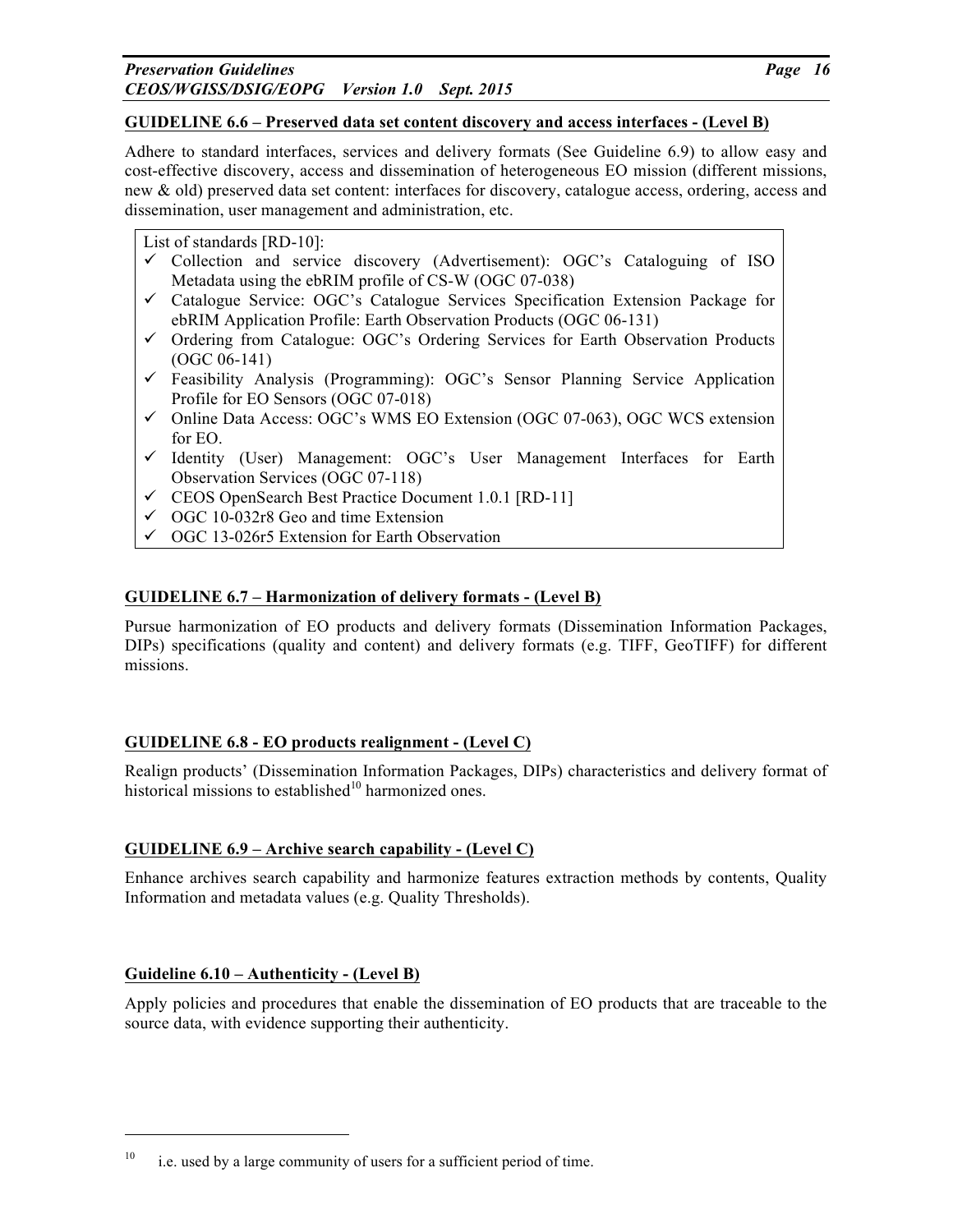# **8. THEME 7: DATA EXPLOITATION AND RE-PROCESSING**

# *Rationale*

Archived data represent a unique information source in the long term and can provide valuable input to exploitation programmes. To facilitate the use of archived data and to respond to reprocessing requirements, the capability to generate missions' products should be maintained during the mission's lifetime and after the mission has ended.

# *Description*

This theme covers activities related to the exploitation of archived data by data processing and reprocessing, regeneration or enhancement of the catalogues (e.g. through data mining), integration of new services (e.g. through service work-flow orchestration) and quality assessment of the products and services.

# *Guidelines*

-

### **GUIDELINE 7.1 – Products generation active missions - (Level A)**

Provide and maintain products generation capability (systematic or through ordering) including maintenance of the processing chains and quality control tools for active EO missions. This includes the validation of models, algorithms and software.

### **GUIDELINE 7.2 – Products generation non-active missions - (Level B)**

For non-active missions, provide and maintain missions' products generation capability (systematic or through ordering) including maintenance of the processing chains and quality control tools, or as an alternative, perform, before dismantling the processing chains, bulk generation and archiving of all products levels according to mission requirements.

# **GUIDELINE 7.3 – Processing software<sup>11</sup> environment - (Level B)**

Actively monitor the evolution of the environment (e.g. hardware and software operating systems) used to run "Processing Software" and perform hardware migration and software porting when necessary to maintain the original capabilities. Particular focus is on free and open source software which might guarantee higher reproducibility and robustness.

# **GUIDELINE 7.4 – Processing software<sup>11</sup> virtualization - (Level C)**

Virtualize mission specific Processing Software to minimize dependency on the underlying environment (e.g. hardware and software operating systems).

 $11$  Including quality control, product visualization and value adding tools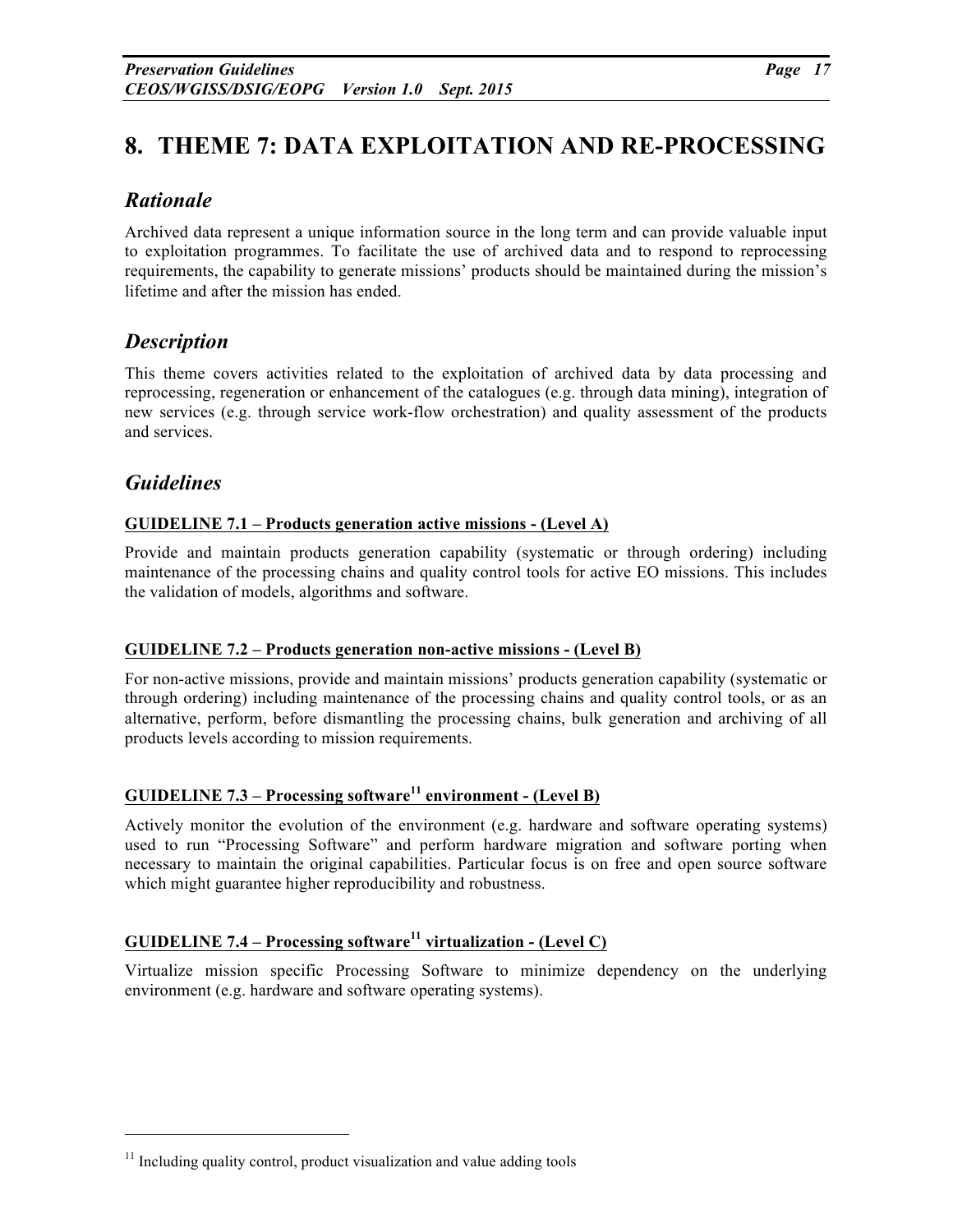#### **GUIDELINE 7.5 – COTS software monitoring - (Level B)**

Actively monitor the evolution and availability of commercial software (COTS) used as processing chains libraries and for implementation of missions' products visualization and value adding processing. Apply the countermeasures defined in the risk assessment phase.

#### **GUIDELINE 7.6 - Reprocessing - (Level A)**

Provide and maintain the capability to reprocess archived data records to generate new coherent versions of missions' products according to missions' requirements and strategy $^{12}$ . Products obtained with previous algorithm versions should be maintained after reprocessing depending on missions' requirements and strategy.

#### **GUIDELINE 7.7 – Processing/reprocessing capacity for long term data series - (Level B)**

Provide the processing/reprocessing capacity to respond to missions' requirements and to projects requiring long-term data series.

#### **GUIDELINE 7.8 – Higher level applications - (Level C)**

Provide complete reference test data sets to expert users, including Quality Indicators, to facilitate the development of higher-level applications (e.g. for information extraction).

#### **GUIDELINE 7.9 – Earth Observation data/products quality - (Level A)**

Provide Quality Assurance of EO space data during the mission lifetime (e.g. through the application of international standards or guidelines) using Quality Indicators and performing validation of models, algorithms and software.

! A Quality Assurance Framework for Earth Observation - Guidelines Framework (QA4EO), endorsed by CEOS in November 2008, www.qa4eo.org, [RD-4]

#### **GUIDELINE 7.10 – Facilitation of data exploitation - (Level C)**

Pursue simplification of the workload for the users by reducing their global data handling time and cost through implementing the following measures:

- 1) Data adaptation to specific post-processing and applications.
- 2) Hosting and executing user algorithms.

-

- 3) Providing capability for data fusion across EO sensors.
- 4) Providing the capability to perform across disciplines data searches and integration (e.g. Earth Observation, in-situ geologic data, etc.)

 $12$  E.g. when new approved algorithms or auxiliary data are available or according to user community needs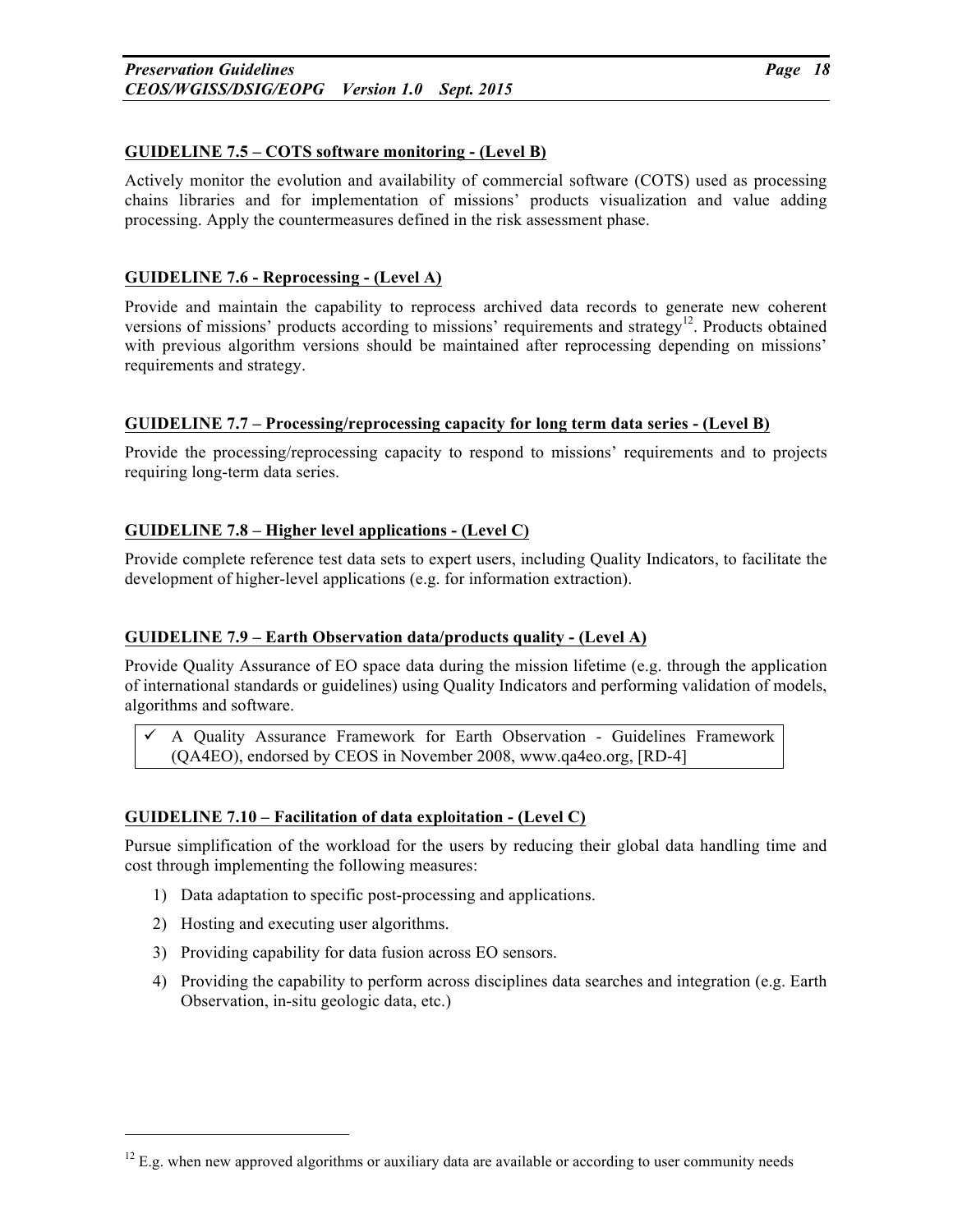### **GUIDELINE 7.11 – Information extraction - (Level C)**

Allow information extraction from EO products through data mining and value adding services.

#### **GUIDELINE 7.12 – Facilitate data citation - (Level B)**

Assign persistent, resolvable identifiers to preserved data sets that are accessible to users, in order to facilitate data citation and encourage re-use.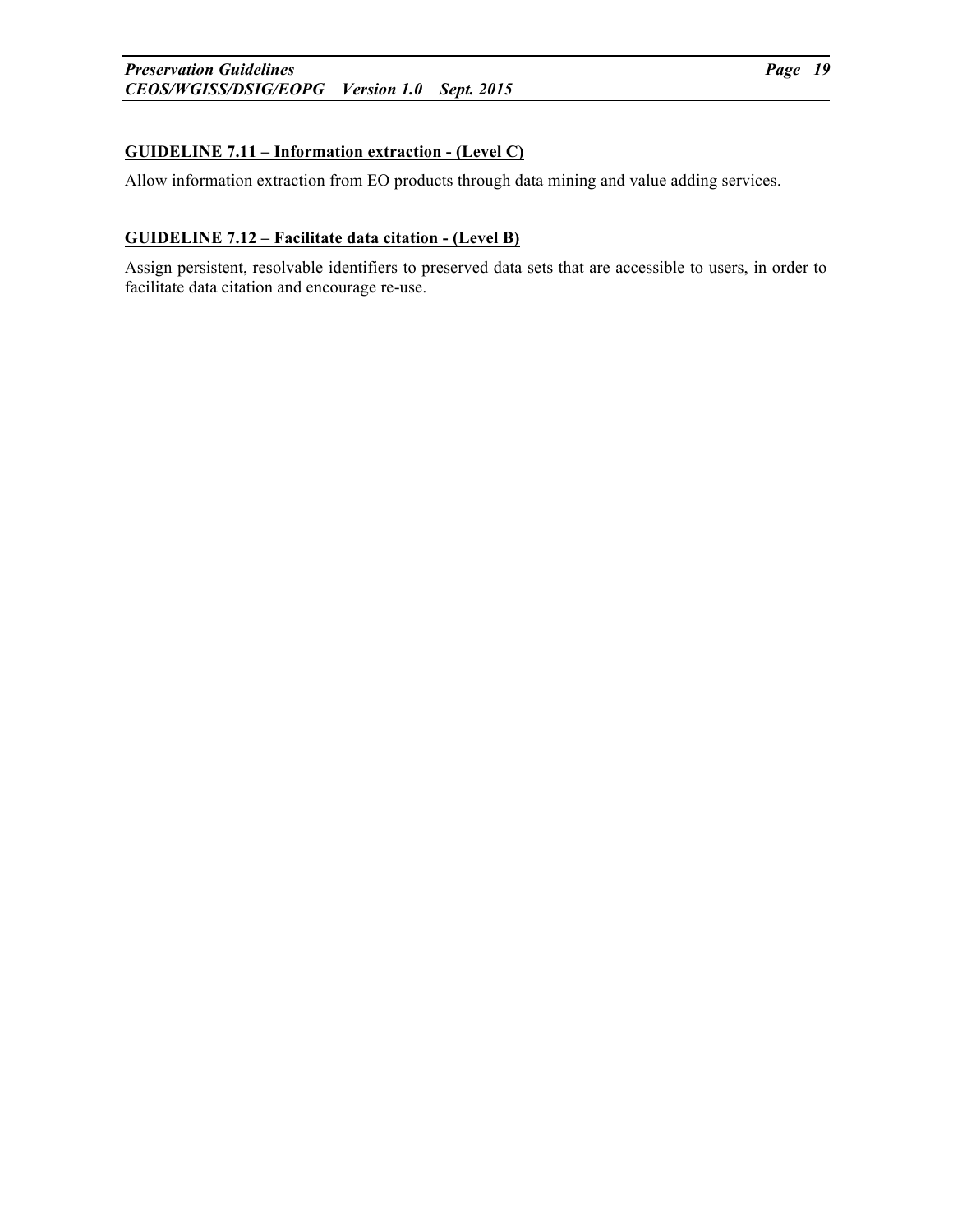# **9. THEME 8: DATA PURGE PREVENTION**

### *Rationale*

EO data are unique snapshots of the condition of the Earth or atmosphere and cannot be recorded again. These observations are a humankind asset fundamental for future science, targeted at better understanding our planet. Therefore, any loss of Earth Observation data should be prevented. A data holder, not able to continue preserving an Earth Observation data set, should avoid the loss of valuable data by following the steps recommended in the 'CEOS Purge Alert Procedure'.

# *Description*

"Data Purging" is the permanent and irrecoverable removal of EO data from an archive. The 'CEOS Purge Alert Procedure' helps minimize the loss of valuable EO data sets.

# *Guidelines*

#### **GUIDELINE 8.1 – Data purge alert procedure - (Level A)**

Follow the "CEOS Purge Alert Procedure" when it has been determined that a certain data set cannot be preserved by the data holder any longer.

! CEOS EO Data Purge Alert Procedure [AD-4]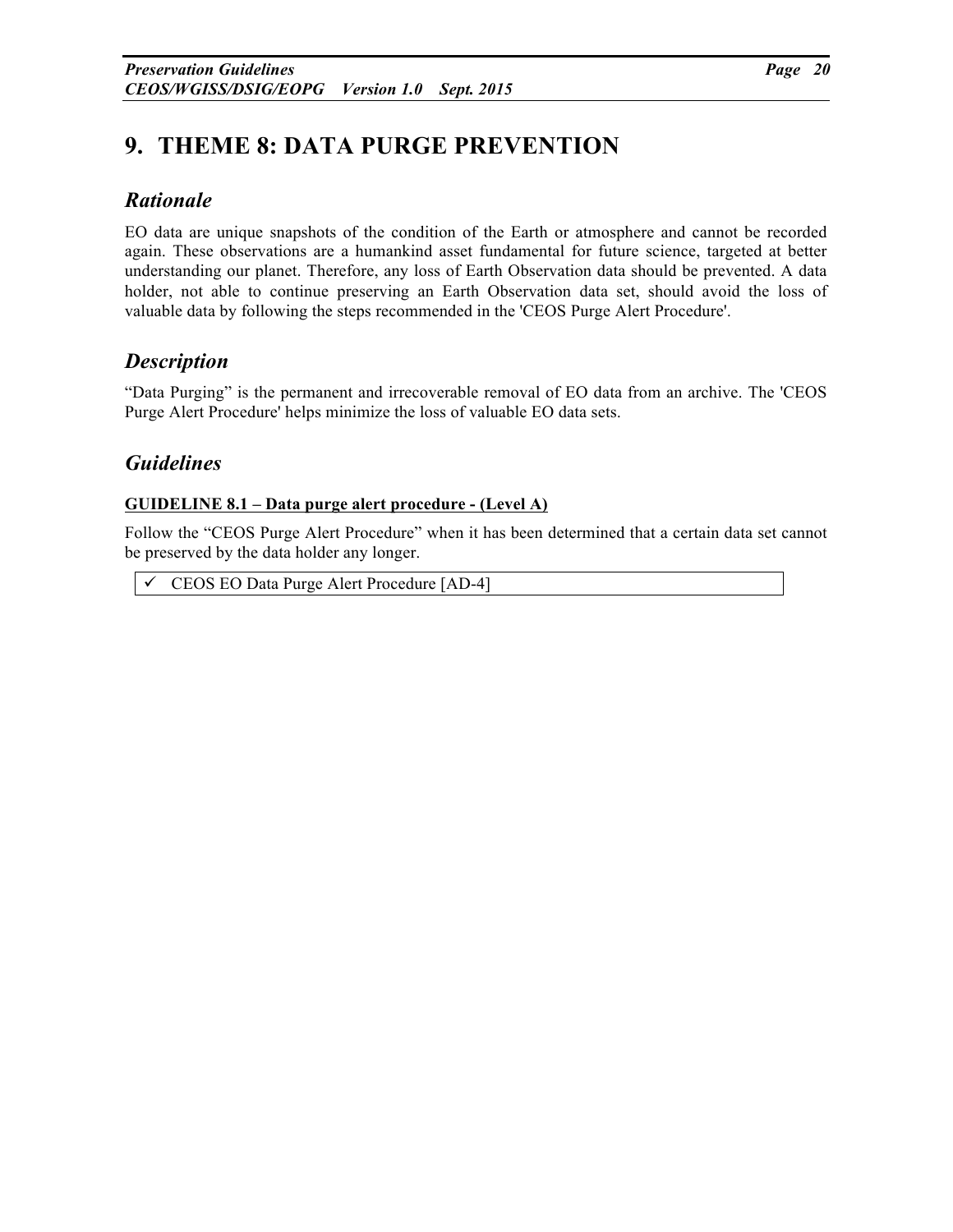# **ANNEX A – GUIDELINES PRIORITY AND ASSOCIATION WITH RELATED DATA MANAGEMENT STANDARDS AND PRINCIPLES**

The guidelines in this document have been categorized into levels A, B, and C. Adherence to Level A guidelines provides a basic level of security, integrity, and accessibility of the archived data. Level A guidelines, therefore, should be prioritized and implemented first. A more detailed description of the guideline levels is provided in Section 1.6 of this document and a summary is provided in Table 5 below.

An analysis of the level of compliance of the Preservation Guidelines to ISO 16363 - Audit and certification of trustworthy digital repositories and a comparison to the Data Management Principles of the Group on Earth Observations (GEO) - have been performed. For details see Section 1.7 of this document. The results of these comparisons are also provided in Table 5. For information, the GEO Data Management Principles (DMP), are listed in Table 4 below.

| Discoverability:      |                                                                                                                                                                                                                                                                                                                                                        |
|-----------------------|--------------------------------------------------------------------------------------------------------------------------------------------------------------------------------------------------------------------------------------------------------------------------------------------------------------------------------------------------------|
| $DMP-1$               | Data and all associated metadata will be discoverable through catalogues and<br>search engines, and data access and use conditions, including licenses, will be<br>clearly indicated.                                                                                                                                                                  |
| <b>Accessibility:</b> |                                                                                                                                                                                                                                                                                                                                                        |
| $DMP-2$               | Data will be accessible via online services, including, at minimum, direct<br>download but preferably user-customizable services for visualization and<br>computation.                                                                                                                                                                                 |
| <b>Usability:</b>     |                                                                                                                                                                                                                                                                                                                                                        |
| $DMP-3$               | Data will be structured using encodings that are widely accepted in the target user<br>community and aligned with organizational needs and observing methods, with<br>preference given to non-proprietary international standards.                                                                                                                     |
| DMP-4                 | Data will be comprehensively documented, including all elements necessary to<br>access, use, understand, and process, preferably via formal structured metadata<br>based on international or community- approved standards. To the extent possible,<br>data will also be described in peer-reviewed publications referenced in the<br>metadata record. |
| $DMP-5$               | Data will include provenance metadata indicating the origin and processing history<br>of raw observations and derived products, to ensure full traceability of the product<br>chain.                                                                                                                                                                   |
| $DMP-6$               | Data will be quality-controlled and the results of quality control shall be indicated<br>in metadata; data made available in advance of quality control will be flagged in<br>metadata as unchecked.                                                                                                                                                   |
| <b>Preservation:</b>  |                                                                                                                                                                                                                                                                                                                                                        |
| $DMP-7$               | Data will be protected from loss and preserved for future use; preservation<br>planning will be for the long term and include guidelines for loss prevention,<br>retention schedules, and disposal or transfer procedures.                                                                                                                             |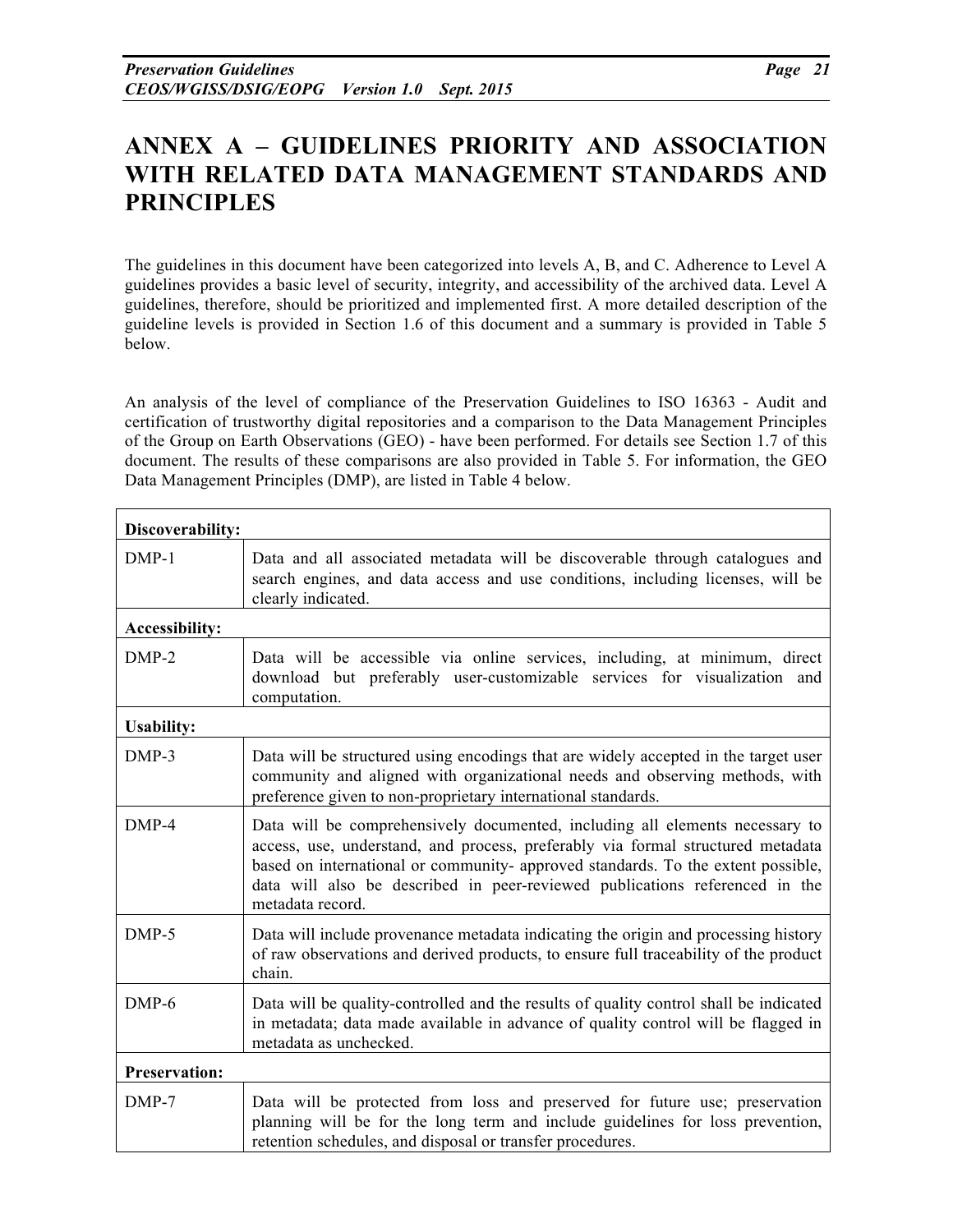*Preservation Guidelines Page 22 CEOS/WGISS/DSIG/EOPG Version 1.0 Sept. 2015*

| $DMP-8$          | Data and associated metadata held in data management systems will be<br>periodically verified to ensure integrity, authenticity and readability.                                                                      |
|------------------|-----------------------------------------------------------------------------------------------------------------------------------------------------------------------------------------------------------------------|
| <b>Curation:</b> |                                                                                                                                                                                                                       |
| DMP-9            | Data will be managed to perform corrections and updates in accordance with<br>reviews, and to enable reprocessing as appropriate; where applicable this shall<br>follow established and agreed procedures.            |
| $DMP-10$         | Data will be assigned appropriate persistent, resolvable identifiers to enable<br>documents to cite the data on which they are based and to enable data providers to<br>receive acknowledgement of use of their data. |

### **Table 4: GEO Data Management Principles**

The following figure (Figure 1) shows a high level mapping between the Data Preservation Guidelines themes and the topics addressed in the GEO Data Management Principles.



**Figure 1: Mapping of the Preservation Guidelines themes (center) vs. the GEO Data Management Principles topics**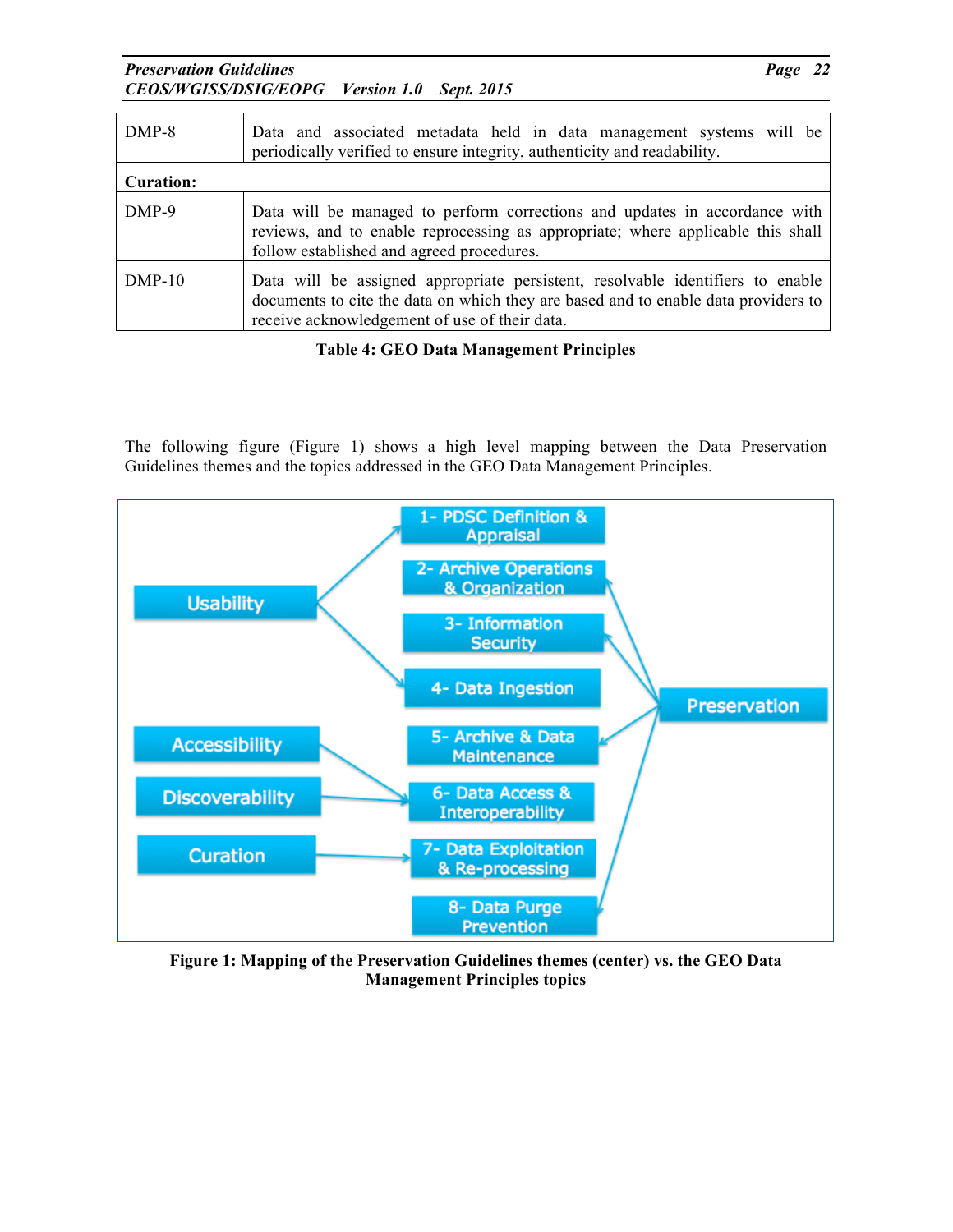#### *Preservation Guidelines CEOS/WGISS/DSIG/EOPG Version 1.0 Sept. 2015*

| <br>aoe |  |
|---------|--|
|         |  |

|                                     |           | Level        | <b>ISO 16363</b>      |                                                                                        |                              |
|-------------------------------------|-----------|--------------|-----------------------|----------------------------------------------------------------------------------------|------------------------------|
| <b>Theme</b>                        | Guideline |              | <b>ISO Principles</b> | Compliance<br>(full, partial)                                                          | <b>DMP</b><br><b>Mapping</b> |
|                                     | 1.1       | $\mathbf{A}$ | 4.1.1                 | Full                                                                                   | DMP-4                        |
|                                     | 1.2       | $\mathbf{A}$ | 4.1.2                 | Full                                                                                   | $DMP-5$                      |
| 1. Preserved Data                   | 1.3       | B            | 5.3 & 5.4             | Full                                                                                   | $DMP-4$                      |
| <b>Set Content</b>                  | 1.4       | B            | 3.3.1                 | Partial                                                                                | DMP-3                        |
| Definition &                        | 1.5       | $\bf{B}$     | 4.2.1                 | Full                                                                                   | DMP-3                        |
| <b>Appraisal</b>                    | 1.6       | B            | $4.2. (2-3)$          | Full                                                                                   | DMP-3                        |
|                                     | 1.7       | B            | 3.3.1                 | Partial                                                                                | DMP-3                        |
|                                     | 1.8       | $\mathbf{A}$ | 3.1.3                 | Partial                                                                                | $DMP-3$                      |
|                                     | 2.1       | $\mathbf{A}$ |                       |                                                                                        | $DMP-7$                      |
|                                     | 2.2       | $\mathbf{A}$ | $3.3.2 \& 3.3.3$      | 3.3.2 (Full) $&3.3.3$<br>(Partial but full in<br>conjunction with<br>other guidelines) | $DMP-7$                      |
|                                     | 2.3       | $\mathbf{A}$ | 3.3.3                 | Partial but full in<br>conjunction with<br>other guidelines                            | $DMP-7$                      |
|                                     | 2.4       | $\mathbf{A}$ | Not covered           |                                                                                        | $DMP-7$                      |
|                                     | 2.5       | $\mathbf{A}$ | 3.2.1                 | Full                                                                                   | $DMP-7$                      |
| 2. Archive<br><b>Operations</b> and | 2.6       | $\bf{B}$     | 3.4.2 & 3.5.2         | Full                                                                                   | $DMP-7$                      |
| organization                        | 2.7       | $\mathbf{A}$ | 4.16                  | Full                                                                                   | DMP-7                        |
|                                     | 2.8       | $\mathbf{A}$ | 4.2.4                 | Partial but full in<br>conjunction with<br>other guidelines                            | $DMP-7$                      |
|                                     | 2.9       | $\mathbf C$  | 4.2.4                 | Partial but full in<br>conjunction with<br>other guidelines                            | $DMP-7$                      |
|                                     | 2.10      | $\mathbf A$  | 4.3.1                 | Full                                                                                   | $DMP-7$                      |
|                                     | 2.11      | $\mathbf C$  | 4.3.3                 | Full                                                                                   | DMP-7                        |
|                                     | 2.12      | $\mathbf{A}$ | 4.3.2                 | Full                                                                                   | $DMP-7$                      |
|                                     | 2.13      | $\mathbf C$  | Not covered           |                                                                                        | $DMP-7$                      |
|                                     | 3.1       | $\bf{B}$     | 5.2.2, 5.2.4 & 3.3.6  | $(5.2.2 \& 5.2.4)$ Full<br>& 3.3.6 (Partial)                                           | $DMP-7$                      |
| 3. Information                      | 3.2       | $\mathbf A$  | 5.2.1                 | Partial but full in<br>conjunction with<br>other guidelines                            | $DMP-7$                      |
| <b>Security</b>                     | 3.3       | $\mathbf A$  | 5.2.1                 | Partial but full in<br>conjunction with<br>other guidelines                            | $DMP-7$                      |
|                                     | 3.4       | $\mathbf{A}$ | 5.2.1                 | Partial but full in<br>conjunction with<br>other guidelines                            | $DMP-7$                      |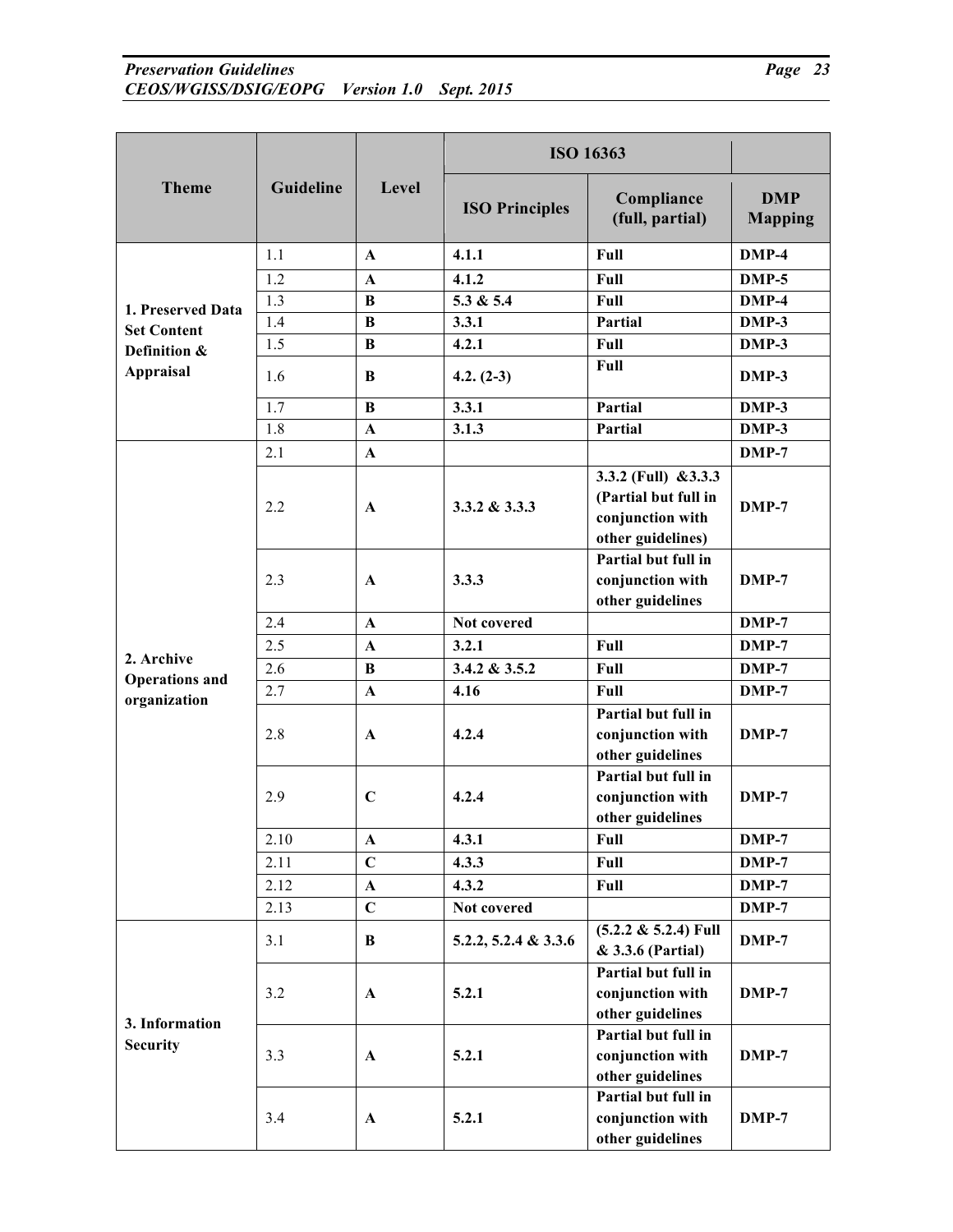### *Preservation Guidelines Page 24 CEOS/WGISS/DSIG/EOPG Version 1.0 Sept. 2015*

|                                    |      |              |                                       | Partial but full in                                         |                          |
|------------------------------------|------|--------------|---------------------------------------|-------------------------------------------------------------|--------------------------|
|                                    | 3.5  | $\mathbf{A}$ | 5.2.1                                 | conjunction with<br>other guidelines                        | $DMP-7$                  |
|                                    | 4.1  | $\mathbf{A}$ | 4.1.3, 4.1.4, 4.1.5,<br>4.1.6 & 4.1.7 | Full                                                        | $DMP-4$                  |
| 4. Data ingestion                  | 4.2  | $\mathbf{A}$ | 4.2.6                                 | Full                                                        | <b>DMP-4;</b><br>$DMP-5$ |
|                                    | 4.3  | $\mathbf{A}$ | Not covered                           |                                                             | $DMP-6$                  |
|                                    | 4.4  | A            | 3.3.5                                 | Partial                                                     | $DMP-6$                  |
|                                    | 4.5  | $\bf{B}$     | 4.1.8                                 | Full                                                        | DMP-6                    |
| 5. Archive and<br>Data maintenance | 5.1  | $\mathbf A$  | 5.2.1                                 | Partial but full in<br>conjunction with<br>other guidelines | DMP-8                    |
|                                    | 5.2  | B            | $4.2.5 \& 4.3.1$                      | Full                                                        | DMP-8                    |
|                                    | 5.3  | $\mathbf C$  | Not covered                           |                                                             | $DMP-8$                  |
|                                    | 5.4a | $\mathbf A$  | 5.2.1                                 | Partial but full in<br>conjunction with<br>other guidelines | <b>DMP-7;</b><br>$DMP-8$ |
|                                    | 5.4b | B            | 5.2.1                                 | Partial but full in<br>conjunction with<br>other guidelines | <b>DMP-7;</b><br>$DMP-8$ |
|                                    | 5.4c | B            | 5.2.1                                 | Partial but full in<br>conjunction with<br>other guidelines | <b>DMP-7;</b><br>$DMP-8$ |
|                                    | 5.4d | $\mathbf C$  | 5.2.1                                 | Partial but full in<br>conjunction with<br>other guidelines | <b>DMP-7;</b><br>DMP-8   |
|                                    | 5.5  | $\mathbf{A}$ | 5.2.1                                 | Partial but full in<br>conjunction with<br>other guidelines | <b>DMP-7;</b><br>DMP-8   |
|                                    | 5.6  | В            | 5.2.1                                 | Partial but full in<br>conjunction with<br>other guidelines | <b>DMP-7;</b><br>DMP-8   |
|                                    | 5.7  | $\bf{B}$     | 4.2.9                                 | Full                                                        | $DMP-8$                  |
|                                    | 5.8  | $\mathbf{A}$ | Not covered                           |                                                             | $DMP-8$                  |
|                                    | 5.9  | $\mathbf{A}$ | Not covered                           |                                                             | $DMP-7$                  |
|                                    | 6.1  | A            | Not covered                           |                                                             | $DMP-1;$<br>$DMP-2$      |
|                                    | 6.2  | $\mathbf{A}$ | Not covered                           |                                                             | $DMP-1;$<br>$DMP-2$      |
| 6. Data access and                 | 6.3  | B            | Not covered                           |                                                             | $DMP-1;$<br>$DMP-2$      |
| interoperability                   | 6.4  | $\mathbf{A}$ | 4.6.2                                 | Partial                                                     | $DMP-1;$                 |
|                                    | 6.5  | $\mathbf A$  | 4.6.1                                 | Full                                                        | $DMP-1;$<br>$DMP-2$      |
|                                    | 6.6  | $\bf{B}$     | Not covered                           |                                                             | $DMP-1;$<br>$DMP-2$      |